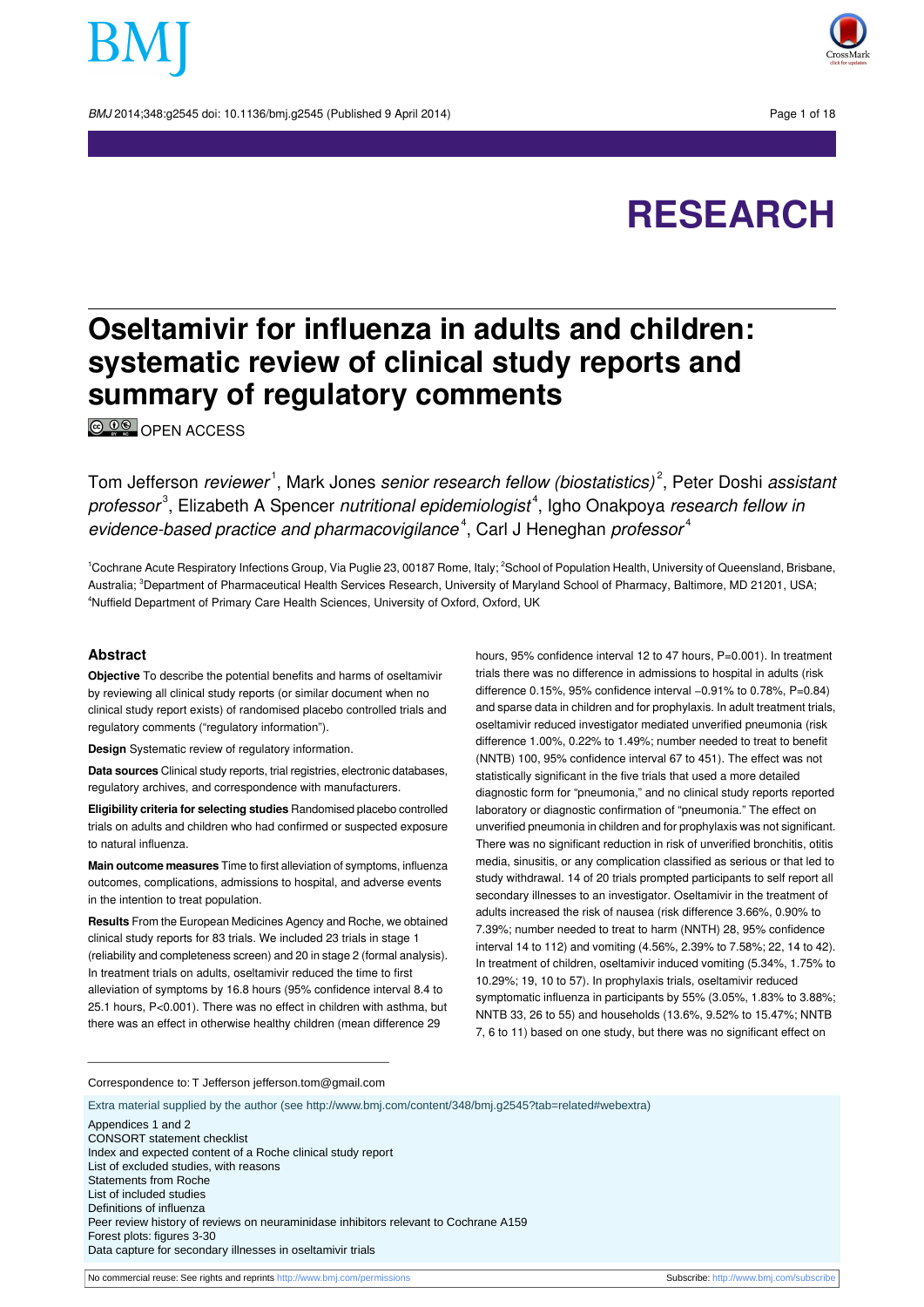asymptomatic influenza and no evidence of a reduction in transmission. In prophylaxis studies, oseltamivir increased the risk of psychiatric adverse events during the combined "on-treatment" and "off-treatment" periods (risk difference 1.06%, 0.07% to 2.76%; NNTH 94, 36 to 1538) and there was a dose-response effect on psychiatric events in two "pivotal" treatment trials of oseltamivir, at 75 mg (standard dose) and 150 mg (high dose) twice daily (P=0.038). In prophylaxis studies, oseltamivir increased the risk of headaches on-treatment (risk difference 3.15%, 0.88% to 5.78%; NNTH 32, 18 to 115), renal events with treatment (0.67%, −0.01% to 2.93%), and nausea while receiving treatment (4.15%, 0.86% to 9.51%; NNTH 25, 11 to 116).

**Conclusions** In prophylactic studies oseltamivir reduces the proportion of symptomatic influenza. In treatment studies it also modestly reduces the time to first alleviation of symptoms, but it causes nausea and vomiting and increases the risk of headaches and renal and psychiatric syndromes. The evidence of clinically significant effects on complications and viral transmission is limited because of rarity of such events and problems with study design. The trade-off between benefits and harms should be borne in mind when making decisions to use oseltamivir for treatment, prophylaxis, or stockpiling.

# **Introduction**

Influenza antivirals (oseltamivir and zanamivir of the neuraminidase inhibitor class) are commonly used and stockpiled drugs employed against seasonal and pandemic influenza on the basis of international and national recommendations; these recommendations partly justified by the claimed and assumed ability of oseltamivir to reduce complications and transmission of influenza. $1-3$  In theory, containing the spread of influenza allows time for an organised response with longer term interventions (such as vaccines), which take time to produce.<sup>3</sup> Oseltamivir is now on the list of World Health Organization essential drugs,<sup>45</sup> but we could not clarify on what basis WHO or the Centers for Disease Control and Prevention recommend its use ([www.bmj.com/tamiflu/who](http://www.bmj.com/tamiflu/who), <http://www.bmj.com/tamiflu/cdc>).

We know that the European CDC relied on a summary of benefits and harms carried out by the European Medicines Agency (EMA), although we have documented that EMA carried out the assessment on (at the most) 15 incomplete reports of oseltamivir trials ([www.bmj.com/tamiflu/ema\)](http://www.bmj.com/tamiflu/ema).

Owing to the risk of reporting bias there are legitimate reasons to doubt the stated benefits of oseltamivir and the results of previous Cochrane reviews of neuraminidase inhibitors in adults and children.<sup>67</sup> To tackle these problems we have conducted a four year campaign to obtain full clinical study reports of the oseltamivir trial programme. Clinical study reports are considered the most exhaustive summaries of randomised controlled trials of drugs. They are usually composed of a main report of the trial (in Introduction, Methods, Results, and Discussion, or IMRAD, style), with numerous appendices containing important supplementary data needed to understand and interpret the trial (for example, protocol, protocol amendments, statistical analysis plan, blank case report forms, certificates of analysis, randomisation list, and informed consent forms).<sup>8</sup> In the case of oseltamivir, clinical study reports were of mean length approximately 1300 pages (median around 900 pages). As a result of increasing availability, clinical study reports may in the future be incorporated into systematic reviews and other forms of evidence synthesis.<sup>7 9-11</sup>

Here we report on the part of our Cochrane review on oseltamivir for influenza in adults and children. We succeeded in accessing the reports (the equivalent of the whole Roche sponsored oseltamivir trial programme) in 2013 [\(www.bmj.](http://www.bmj.com/tamiflu)

[com/tamiflu](http://www.bmj.com/tamiflu)). We report on the first Cochrane review to be based on all relevant full clinical study reports of a drug, augmented by regulatory comments.

# **Methods**

# **Search strategy**

We used a variety of methods applied to different sources (publications, registries, correspondence with manufacturers, and review of regulatory documents) to identify and retrieve manufacturer funded and non-manufacturer funded clinical trials and their clinical study reports. Web extra appendices 1 and 2 detail the methodology for obtaining relevant clinical study reports. We also updated our searches of the electronic databases of published studies previously carried out for the Cochrane reviews on neuraminidase inhibitors in children<sup>12</sup> and in healthy adults<sup>13</sup> and then updated the searches again on 22 July 2013. Our detailed correspondence with Roche is available online at the BMJ open data campaign [\(www.bmj.com/tamiflu/roche](http://www.bmj.com/tamiflu/roche)).

### **Selection of studies**

### Types of studies

We included randomised controlled trials testing the effects of oseltamivir for treatment, prophylaxis, and post-exposure prophylaxis of influenza. Treatment was the use of oseltamivir in people showing signs of influenza-like illness that might be caused by influenza A and B viruses. Prophylaxis wasthe mode of use of oseltamivir when there was expectation of possible exposure to influenza in the near future. Post-exposure prophylaxis was the use of oseltamivir after probable exposure to influenza but before symptoms developed. Studies which were open label, and those not involving naturally occurring influenza were excluded.

Because of discrepancies between published and unpublished reports of the same trials, we decided to include only those trials for which we had unabridged clinical study reports. Two authors (PD and TJ) reapplied inclusion criteria for the full clinical study reports received in 2013 and resolved disagreements through discussion.

# Types of participants

Randomised controlled trials had to be in children and adults who either were healthy before exposure to respiratory agents or had a chronic illness(such as asthma, diabetes, hypertension) but excluding people whose immune system had been affected by diseases such as malignancy or HIV infection. Exposure had to be naturally occurring influenza, with or without symptoms.

We analysed the intention to treat and safety populations, as our previous review had discovered compelling evidence that the intention to treat influenza infected subpopulation deemed to be influenza infected was not balanced between treatment groups in the oseltamivir trials. In addition, estimates from the intention to treat population are generalisable to clinical practice where routine testing for influenza is not common in many countries (and even where used, remains of variable accuracy).

### Types of interventions

We included trials of neuraminidase inhibitors administered by any route compared with placebo during the period in which treatment was assumed and during the follow-up ("on-treatment" and "off-treatment") periods.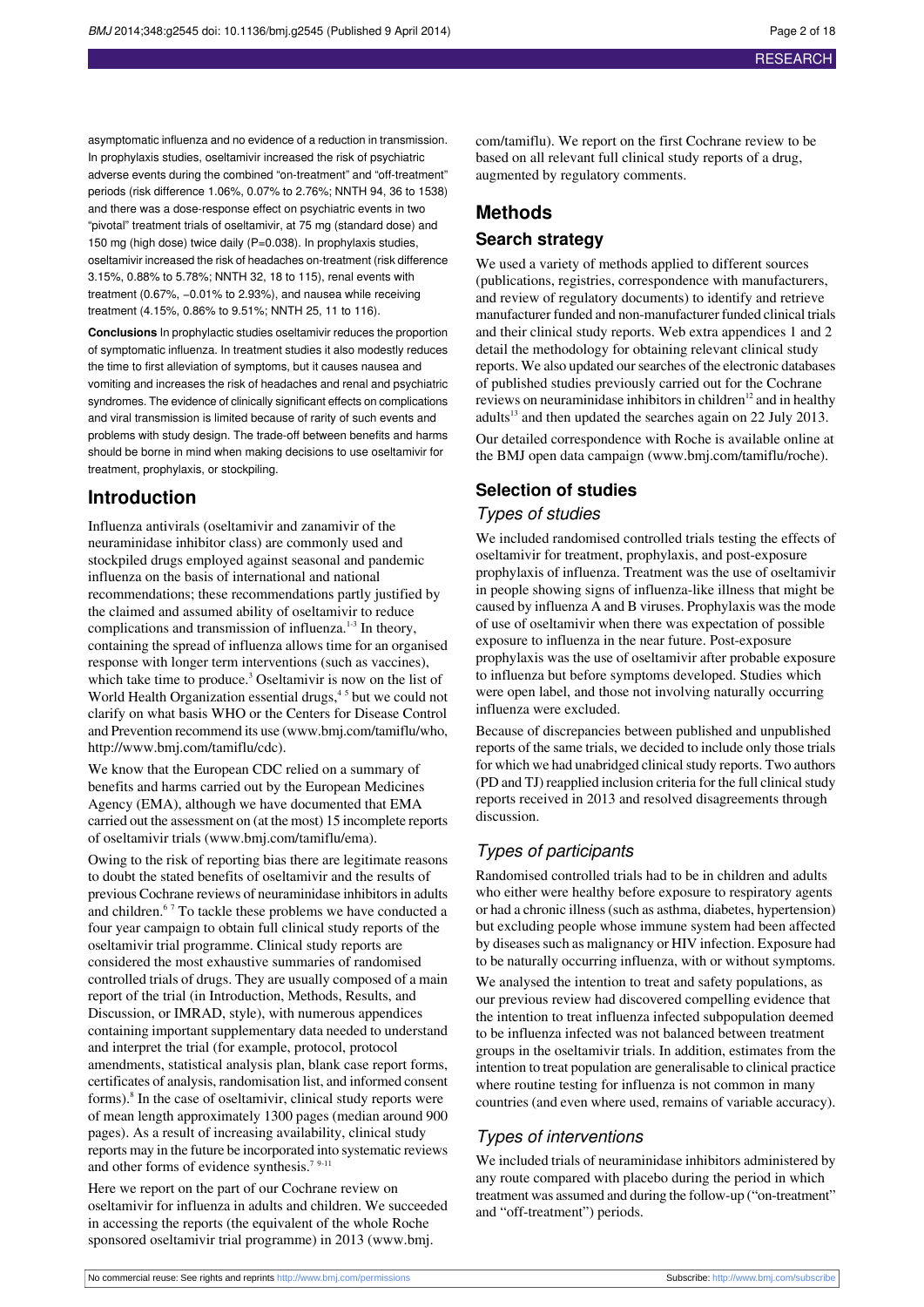# Types of outcomes

We divided the outcomes of clinical interest into primary and secondary by indication:

*Primary outcome measures for treatment studies*—symptom relief, admission to hospital, complications, and harms.

*Secondary outcome measures for treatment studies*—symptom relapse after finishing treatment, drug resistance, viral excretion, and mortality.

*Primary outcome measures for prophylaxis studies*—influenza (symptomatic and asymptomatic, always with laboratory confirmation) and influenza-like illness, admission to hospital, complications, interruption of transmission (in its two components, reduction of viral spread from index cases and prevention of onset of influenza in contacts), and harms.

*Secondary outcome measures for prophylaxis studies*—drug resistance, viral excretion, and mortality.

#### **Data extraction**

Because of the novelty and size of clinical study reports we subdivided the extraction, appraisal, and analysis of the data into a two stage exercise. We included trials meeting our inclusion criteria (that is, had an appropriate study design) in stage 1. Trials not meeting our inclusion criteria (for example, open label studies) were not included in stage 1. In stage 1 we assessed the reliability and completeness of the identified trial data. This allowed us to identify missing important text or data. To aid us in determining completeness of the relevant parts of clinical study reports we constructed an extraction form based on the CONSORT statement checklist (see web extra).

We decided to only include data in stage 2 of the review (full analysisfollowing standard Cochrane methods) if they satisfied the following three criteria.

*Completeness*—clinical study reports include identifiable CONSORT statement specified methods to enable replication of the study. Identifiable CONSORT statement specified results (primary outcomes, tables, appendices) must be available (see web extra appendix 3 for index and expected content of a Roche clinical study report).

*Internal consistency*—all parts (for example, denominators) of the same clinical study reports or unpublished reports are consistent.

*External consistency*—consistency of data as reported in regulatory documents, other versions of the same clinical study reports or unpublished reports, and other references, established by cross checking.

This two stage exercise was particularly important in the previous review update (published in January  $2012$ )<sup>6</sup> when we had received incomplete clinical study reports and were unsure of the importance of the missing parts. However, once we had received full clinical study reports from Roche in 2013, we included all trials meeting our inclusion criteria in stage 1 and those for which the "full" clinical study report was in fact full in stage 2.

Three reviewers independently carried out data extraction and quality assessment using our customised CONSORT statement forms while a third reviewer arbitrated. Secondly, the extracted data on quality of the studies was again corroborated by a face to face meeting of all authors. Thirdly, we independently cross checked the data on outcomes for statistical analysis to ensure that numbers presented in the forest plots matched actual data from the clinical study reports. Access to full clinical study reports allowed us to follow consistency across chapters and

appendices, creating a need for far more interaction with the text. The parts of a clinical study report we checked for consistency included the core report, the pre-study documents, study methodology, individual subject listings of demographic and efficacy data, and individual listings of safety data, as well as the statistical analysis plan and serious adverse events.

We used the Cochrane risk of bias tool<sup>9</sup> to appraise clinical study reports and a custom built data extraction form for recording information relevant to this appraisal (for example, dates of participant recruitment and date of trial protocol). To deal with the problem of reporting bias, we accessed data from clinical study reports and regulatory information. Owing to the large volume of material at our disposal, we focused on identifying and analysing important details as well as constructing a coherent appraisal of large and complex trial programmes. Because of unrestricted access to full clinical study reports, we took the view that all information needed to judge risk of bias for each of the six domains of the Cochrane risk of bias should be present. When the information was not available, we judged the corresponding risk of bias element as being "high." A full description of the methods used to quantify biases will be published in another paper.

We used relative risks, absolute risks, number needed to treat to benefit (NNTB), and number needed to treat to harm (NNTH) to estimate treatment effects for binary data, and mean differences for time to first alleviation of symptoms. Because of known reporting bias in the oseltamivir evidence base we developed a comprehensive strategy for dealing with unpublished trials (see web extra appendices 1 and 2) and ignored published trials (which are a concentrated summary of clinical study reports).

#### **Data synthesis**

We used relative risks and risk differences to estimate treatment effects for binary data and mean differences for time to first alleviation of symptoms. To estimate treatment effects we first calculated the risk ratios and used the average (mean) control event rate and the pooled risk ratios reported in the figures to calculate the risk differences. For consistency we adopted this method for both the summary of finding tables and for the risk differences reported in the text. For the analysis we chose to report the risk ratios as they are more consistent across the studies, and we have reported the heterogeneity for the pooled risk ratio.

Although overall symptom reduction is well documented, our interest was particularly focused on complications and adverse events, as this is where evidence is currently scarce or inconclusive.<sup>6 12 13</sup> Our preliminary examination of clinical study reports identified that some symptoms and sequelae of influenza (such as "pneumonia") had been classified as either a "complication of influenza" or as an "adverse event of the treatment," or both. We called this somewhat confusing classification "compliharms." We decided to deal with compliharms as follows. We identified complications of particular clinical interest as "pneumonia," bronchitis, otitis media, and sinusitis. We tabulated the type of data capture used for each complication ("secondary illness") by study (see web extra table 1). The table included the following variables: definition of what events are termed complications, which part of the clinical study report captured data on complications, who reported and captured the data, which diagnostic method was used, whether there was a diagnostic pathway and where (usually a form), and whether prescription for treatment was captured. We then stratified our analysis by method of diagnosis with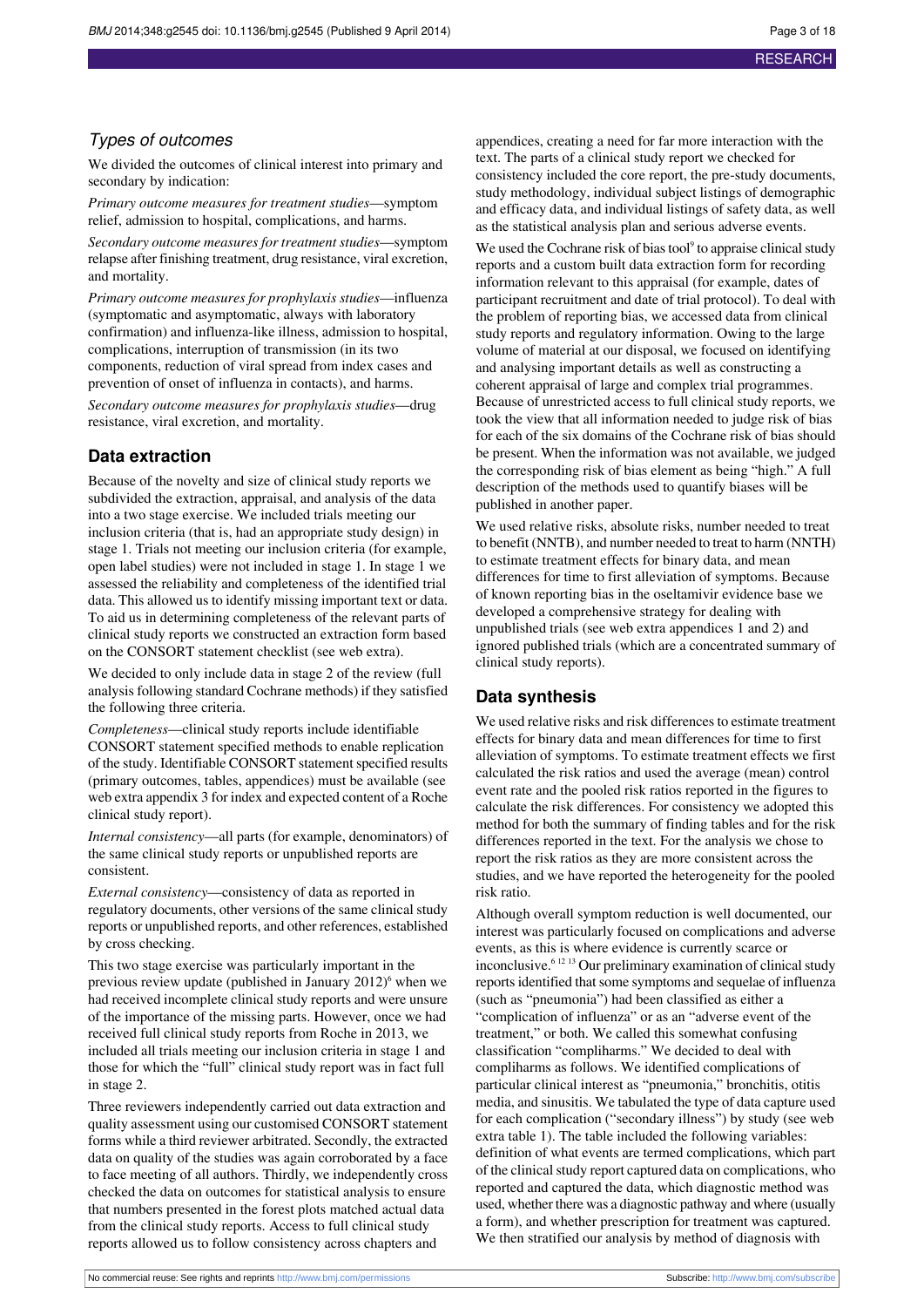three possible criteria: laboratory confirmed diagnosis (for example, based on radiologically confirmed or microbiologically confirmed evidence of infection), clinical diagnosis without laboratory confirmation (diagnosed by a doctor or investigator after a clinical examination, and other type of diagnosis, such as self reported by patients. We also conducted analysis of any complication (such as "pneumonia," bronchitis, otitis media, and sinusitis) that was classified as serious or led to study withdrawal.

We tested the effects of oseltamivir in prophylaxis of influenza and influenza-like illness. However, the clinical study reports of prophylaxis trials do not define influenza-like illness but report eight different definitions for influenza with laboratory confirmation (see web extra for definitions of influenza).

This is a complex and confusing set of definitions where, for example, the definition for upper respiratory tract infection with systemic disturbance is the same as one of the definitions for asymptomatic influenza. After discovering the absence of a definition for influenza-like illness and the complex and confusing definitions for laboratory confirmed influenza, we classified influenza-like illness as two or more symptoms from the following: nasal congestion, headache, chills or sweats, sore throat, cough, fatigue, myalgia, and fever. These were the symptoms reported in the efficacy listing of individual patients in module 3 of the clinical study reports for the prophylaxis trials.

For harms we were limited by the frequency of occurrence of the adverse events collected in the trials. Consequently we meta-analysed all serious adverse events, all adverse events leading to study withdrawal, all withdrawals, and all adverse events within a defined body system, as well as a small group of common adverse events as defined in the Food and Drug Administration drug labelling for oseltamivir. There were too few events to meta-analyse deaths, serious adverse events by body system, and any events that had an overall incidence of less than 0.5%. We did not meta-analyse outcomes with fewer than 10 events. Analyses were conducted separately for on-treatment and off-treatment periods. However, in two cases where (on-treatment) treatment effects were borderline statistically significant (prophylaxis with oseltamivir: renal body system on-treatment and psychiatric body system on-treatment), we conducted additional analysis combining on-treatment and off-treatment periods to maximise statistical power. We conducted dose-response harms analysis for two treatment trials  $(WV15670$  and  $WV15671)$  combined and two prophylaxis trials (WV15673/WV15697) as these trials investigated the active agent at multiple doses. These studies included standard dose and high dose oseltamivir arms. For these analyses we used logistic regression, adjusting for study effects if appropriate (that is, for the two treatment trials) and testing for trend using a likelihood ratio test. We tested the hypothesis that an increased dose of drug leads to an increased incidence of adverse effects. Using the random effects model of DerSimonian and Laird and inverse variance weighting, we calculated mean differences in time to first alleviation of symptoms and compared incidences of influenza diagnosis, admissions to hospital, complications, and harms between treatment groups. Random effects meta-analysis is known to be overly conservative with sparse data. Hence where we had sparse data and borderline statistically significant results we planned to conduct sensitivity analysis using Peto's method. Harms data were collected in the trials as adverse events classified using the MedDRA dictionary [\(www.](http://www.meddra.org/) [meddra.org](http://www.meddra.org/)). We used  $I^2$  values to assess heterogeneity. High estimates of heterogeneity were investigated where possible using subgroup analysis. To investigate heterogeneity of

treatment effects for "pneumonia" across all trials that reported this outcome we used metaregression, using metareg command in Stata/SE version 13 for Windows.

A full description of our methods and all the results are available in the complete review published in the Cochrane database.<sup>14</sup>

#### **Review protocol amendments and changes**

The story of the review is long and complex and our methods often reflected the circumstances at the time. The review protocol was first published in 2011 (Jefferson T, Jones MA, Doshi P, Del Mar CB, Heneghan CJ, Hama R, Thompson MJ. Neuraminidase inhibitors for preventing and treating influenza in healthy adults and children—a review of unpublished data. *Cochrane Database of Systematic Reviews* 2011;1:CD008965. doi[:10.1002/14651858](http://dx.doi.org/10.1002/14651858)) and subsequent amendments were published in 2012 and in the current review (see Feedback/Review Amendments 16 May 2013<sup>6 14</sup>).

We have made several changes to the text of our Cochrane review during the process of turning the protocol into the review. This reflects our evolving understanding of the issues, during the relatively long period when work on the review was underway. We have also rewritten the objective twice, tightening up the text to bring it in line with our initial intentions and clarifying its meaning. The old objectives were "To review clinical study reports (CSRs) identified from published and unpublished randomised controlled trials (RCTs) and relevant regulatory data on effectiveness and harms of NIs [neuraminidase inhibitors] for influenza in all age groups" and "To review published and unpublished clinical study reports and other relevant regulatory data on effectiveness and harms of NIs for influenza in all age groups (and compare them with our published review)." We changed the emphasis of the objectives on unpublished study reports as we had decided from the start to concentrate on regulatory information. Similarly, comparison of published data with unpublished data is an important and worthwhile effort, but the original objective possibly misled readers as to its importance in our work. We had always conceptualised it as a low priority task that we could carry out only if we had time after our review of unpublished data. We have also avoided using acronyms, which we thought cumbersome and confusing to the reader. Our initial intention was to review clinical study reports and regulatory comments making up what we have subsequently called "regulatory information." The edits do not reflect a change in intent but rather our slowly evolving understanding of the problems we faced and our solutions to tackle these problems. As one of many examples, the transition from a world in which studies were identified by names and years (for example, Nicholson 2000), to one in which the same trial is identified by a series of letters and numbers (for example, WV15670), was not easy. While the review was underway, we identified several unforeseen problems, such as placebo content and the effect of oseltamivir on antibodies. To test the relevant hypotheses we carried out post-protocol analyses, which had not been present in the original protocol but were derived from our protocol stated intention to assess programmes and notsingle trials. These were: hypothesis 1, the incidence of certain harms is not associated with placebo content; hypothesis 2, oseltamivir (or zanamivir) does not affect antibody production in treatment trials; hypothesis 3, oseltamivir does not affect antibody production in post-exposure (or secondary prophylaxis) trials; hypothesis 4, the number of trial centres and centre withdrawals does not affect the proportion of patients receiving placebo who subsequently had a diagnosis of influenza infection (originally the outcome was effect size); and hypothesis 5, in oseltamivir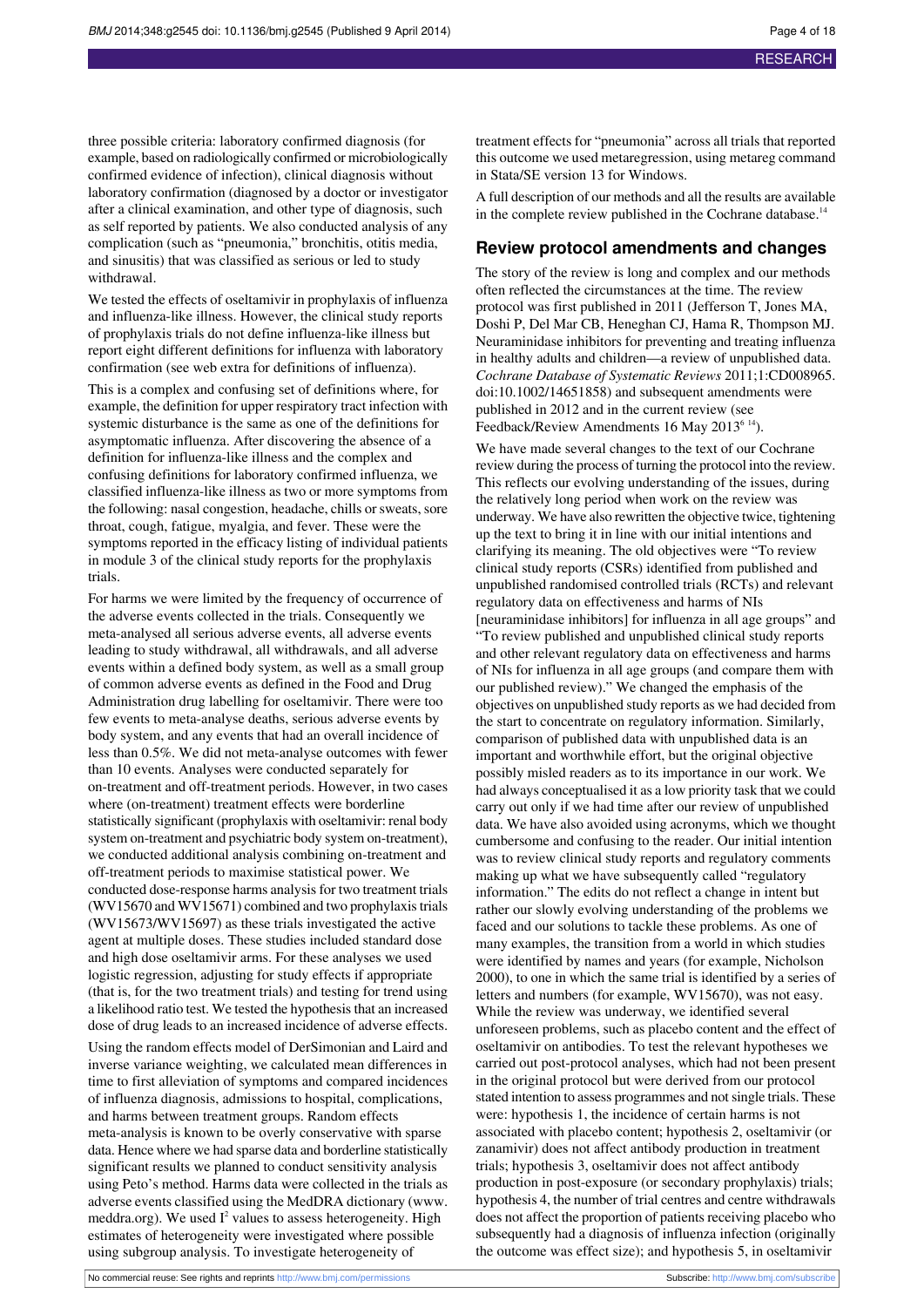treatment trials there is no association between the order of randomisations and nasopharyngeal swabbing (that is, randomising participants first and then swabbing or swabbing participants first and then randomising) and the proportion of patients receiving placebo subsequently having a diagnosis of influenza infection.

These are now reported in their entirety in the "parent" Cochrane review.<sup>14</sup> The neuraminidase inhibitor comparator changed in the current review. We dropped the original "no intervention" as we realised that none of the clinical study reports had such a comparator, only placebo. In May 2013, we added amendments to the review for data analyses from oseltamivir trials module 2s, clinical outcomes, and adverse events.<sup>14</sup>

These protocol amendments were motivated by the piecemeal way in which we obtained data over the past four years. There were two major phases of data receipt in the course of the review since year 2009. In the first phase we did not have the full clinical study reports promised by Roche, but instead had 15 incomplete clinical study reports from EMA. These formed the basis for the review update published in the Cochrane Library January 2012.<sup>6</sup> In that review we corresponded with the manufacturer for key information that was missing from the incomplete study reports in our possession. For example, at [www.bmj.com/tamiflu/roche?page=3](http://www.bmj.com/tamiflu/roche?page=3) see a letter from Professor Chris Del Mar to Dr Donald MacLean (Roche) dated 13 April 2011. Del Mar, on our behalf, asked a series of clarification questions on various aspects of the (then) incomplete clinical study reports, but MacLean refused to answer. In the current update of this review, when full clinical study reports were provided by the manufacturer during 2013, we took the view that all risk of bias items should be dealt with in the full clinical study reports and not require supplemental correspondence with manufacturers.

# **Results**

We identified 83 eligible trials. Twenty three (9623 participants) were included in stage 1 (tables [1⇓](#page-10-0) and [2⇓](#page-12-0)) and 20 in stage 2: 11 on treatment in adults (M76001, WV15670, WV15671, WV15707, WV15730, WV15812/WV15872, WV15819/WV15876/WV15978, WV16277); four in children (WV15758, NV16871, WV15759/WV15871); five on prophylaxis, of which two were in adults(WV15673/WV15697), two in elderly people (WV15708, WV15825), and one in households (WV15799). Sixty studies were excluded (fig [1⇓](#page-16-0) and web extra), 40 (67%) of which were pharmacokinetic and 10 (17%) were unblinded or non-comparative studies, or both. We excluded Japanese trials JV15823 and JV15824 and Chinese trial ML16369 from stage 2 because no complete report was available. The first two were synopsis translations and the third was a 50 page Roche-Shanghai internal report.

#### **Risk of bias**

Approximately 48% (11/23) of studies adequately reported random sequence generation, and  $65\%$  (15/23) showed adequate allocation concealment (fig [2⇓](#page-17-0)). Forty eight per cent showed adequate blinding of participants and staff, and 83% (19/23) showed adequate blinding of outcome assessors. There was high risk of bias for included outcomes as a result of missing data (symptoms), selective reporting (influenza outcomes), potentially active placebo (harms), lack of outcome definitions (complications of influenza), suboptimal measurement (complications), and incomplete reporting in the clinical study reports.

All but three of the oseltamivir treatment trials were under-recruited. We also noted several other items that were not included in all full clinical study reports: study protocols or their amendments in some cases postdated participant enrolment and some protocols were missing altogether. Certificates of analysis for the intervention and placebo preparations were also missing in some cases. The certificates are vital as they furnish a visual description and content of both active and placebo capsules. In many cases the placebo capsule had a different coloured cap to that of the active capsule but this was not remarked on in the report. Participant enrolment dates were not reported, with only trial inception and cessation dates given. No dates for unblinding of the trial database were reported. Authorship and accountability for the writing of the clinical study reports remains unclear. Some names were redacted, but no one seemed to claim responsibility for assembling and writing the reports Complete statistical analysis plans and randomisation codes were missing in some cases, and no study manual of procedures or minutes of safety data monitoring committee meetings were included in any of the clinical study reports. The placebo capsules in oseltamivir trials contained dehydrocholic acid and dibasic calcium phosphate dihydrate (we classified these as other potential biases). Both can cause gastrointestinal symptoms. Although the substances seemed to be in low doses, no discussion of their potential effects in people with fever (as in the treatment trials) was reported.

#### **Benefits**

In the treatment of adults, oseltamivir reduced the time to first alleviation of symptoms by  $16.7$  hours ( $95\%$  confidence interval 8.4 to 25.1 hours, P<0.001, see web extra fig 3). This represents a reduction in the time to first alleviation of symptoms from 7 days to 6.3 days in the oseltamivir group compared with the control group. In children there was a treatment effect in favour of oseltamivir for otherwise healthy children (mean difference 29 hours, 95% confidence interval 12 to 47 hours, P=0.001) in one trial but no significant effect for children with asthma (P=0.53) in three trials, leading to considerable heterogeneity  $(I^2=75\%)$  (see web extra fig 4). Because of the selection bias in treatment trials we did not carry out analyses by influenza infected status.

In the treatment of adults there was no difference in rates of admission to hospital between treatment groups (risk ratio 0.92, 95% confidence interval 0.57 to 1.50,  $I^2=0$ ; risk difference 0.15%, 95% confidence interval −0.91% to 0.78%, see web extra fig 5). In children (see web extra fig 6), and in prophylaxis trials (see web extra fig 7) there was no significant effect on admissions to hospital. All oseltamivir studies (except for three) collected data on complications through participant self reporting, mediated by an investigator who filled out a form (see web extra table 1). This type of data capture was only identified by examination of the blank case report forms provided in the clinical study report. In six studies, data on complications were captured on a non-specific form, which was generically allocated for recording either secondary illnesses, intercurrent illnesses, or adverse events. In five other studies there were specific case report forms for diagnosing complications, which contained a space to capture diagnostic tests such as chest radiography, tympanometry, and sinus radiography for all secondary illnesses (see web extra table 1), but there was no reporting of such variables in the clinical study reports. Oseltamivir had no significant treatment effect in adults for sinusitis (see web extra fig 8), bronchitis (see web extra fig 9), and otitis media (see web extra fig 10), or complications classified as serious or that led to study withdrawal (see web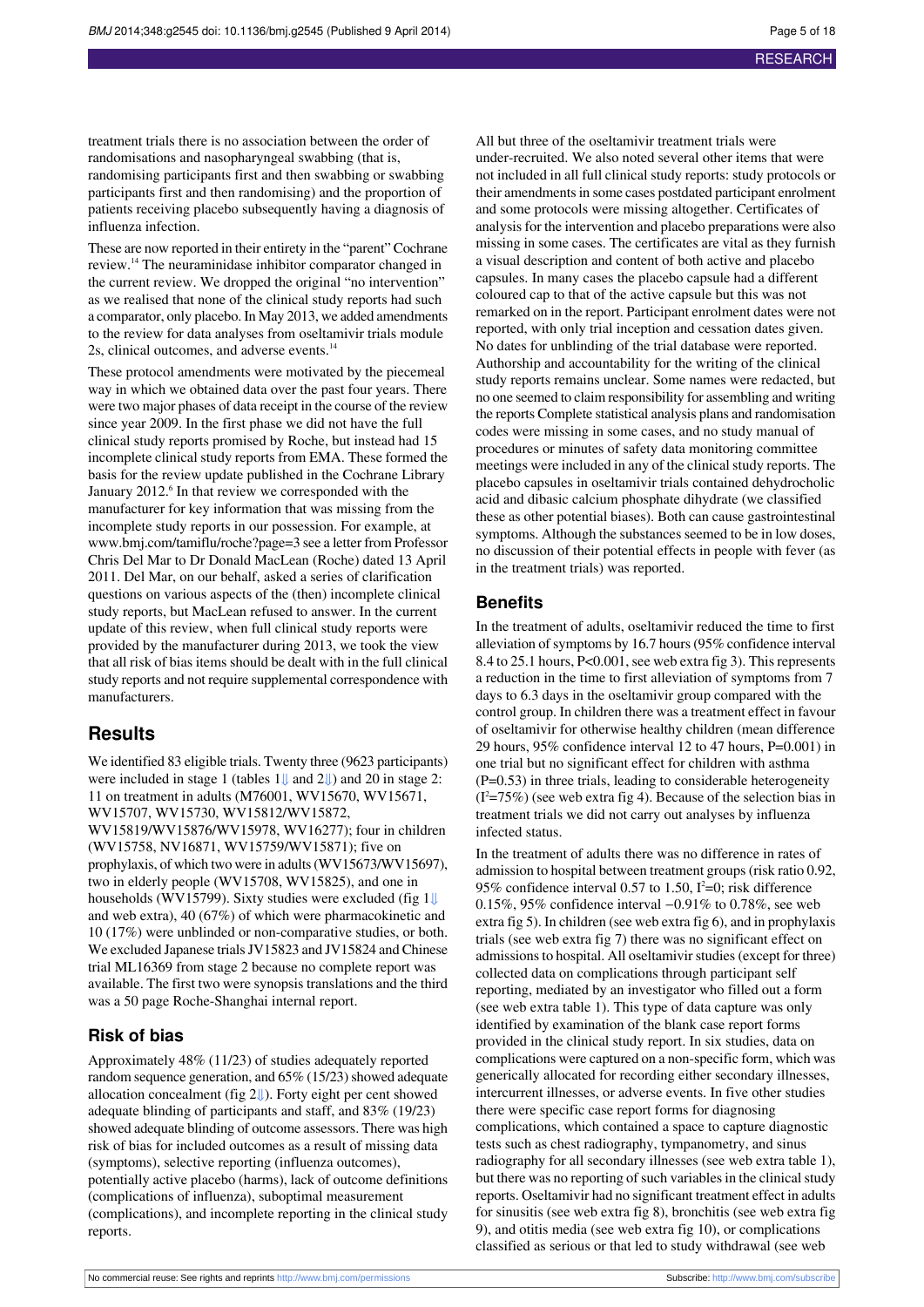extra fig 11 for adults and web extra fig 12 for children). We observed similar results in children (data not shown), although the data were fewer, with wide confidence intervals.

In the treatment of adults, oseltamivir reduced investigator mediated unverified pneumonia (risk ratio 0.55, 95% confidence interval 0.33 to 0.90,  $I^2$ =0%; risk difference 1.00%, 95% confidence interval 0.22% to 1.49%; Number needed to treat to benefit (NNTB) 100, 95% confidence interval 67 to 451, see web extra fig 13). There was no significant difference for the five trials that recorded "pneumonia" on a more detailed case report form (risk ratio 0.69, 0.33 to 1.44,  $I^2$ =0%, see web extra fig 13). There was no significant effect in children (1.06, 0.62 to 1.83,  $I^2=0\%$ , see web extra fig 14). No clinical study report reported laboratory confirmation of diagnosis of "pneumonia" and other secondary illnesses (complications) data, which were presumably captured based on the design of the more detailed blank case report forms.

In metaregression of "pneumonia" based on 32 included studies of neuraminidase inhibitors, results showed treatment effects were not statistically different by age group (adults versus children, P=0.22), drug (oseltamivir versus zanamivir, P=0.89), or indication (treatment versus prophylaxis, P=0.14). However, there was evidence that treatment effects were statistically different by type of case report form (generic versus specific form for "pneumonia" diagnosis, P=0.025). In oseltamivir studies the risk ratio (treatment effect) was 0.50 (95% confidence interval 0.27 to 0.90,  $I^2=0\%$ ) in studies using a non-specific form for capture of diagnosis of "pneumonia" (nine studies) and 0.93 (0.59 to 1.47,  $I^2=0\%$ ) in studies using a specific form for capture of diagnosis of "pneumonia" (five studies). Web figure 15 shows a forest plot of this analysis.

In prophylaxistrials, oseltamivir reduced symptomatic influenza in participants by 55% (risk ratio 0.45, 95% confidence interval 0.30 to 0.67,  $I^2 = 0\%$ ; risk difference 3.05%, 95% confidence interval 1.83% to 3.88%; NNTB 33, 95% confidence interval 26 to 55, see web extra fig 16); as well as households (0.20, 0.09 to 0.44; 13.6%, 9.52% to 15.47%; NNTB 8, 7 to 11) based on one study (see web extra fig 17). There was no significant effect on asymptomatic influenza—that is, evidence of infection such as increases in antibody titres in the absence of symptoms (see web extra fig 18). In prophylaxistrials we could not analyse effects on influenza-like illness because of a lack of definition in the clinical study reports. However, using our definition (see methods), oseltamivir did not reduce influenza-like illness in participants (risk ratio 0.95, 0.86 to 1.06).

The Roche trial programme assessing the effects of oseltamivir in post-exposure prophylaxis submitted to the FDA on 22 May 2000 consisted of two trials: WV15799 and WV16193. We included only trial WV15799 because WV16193 was not placebo controlled. WV15799 was a double blind, cluster randomised trial in which contact clusters of index cases were randomised to oseltamivir 75 mg a day or placebo for seven days. The manufacturer concluded that the trial proved that oseltamivir could prevent influenza in contacts by interrupting transmission from index cases. Interruption of transmission has two components: reduction of viral spread from index cases (measured by nasal shedding of influenza viruses) and prevention of onset of influenza in contacts, measured with a mixture of symptoms and signs and "laboratory confirmation" (that is, viral culture from the upper airways or at least a fourfold increase in antibody titres measured between baseline and two to three weeks later, or both). The design of trial WV15799 is weak. All index cases were left untreated except for a paracetamol rescue pack, making it impossible to assess the effect of oseltamivir on nasal voidance in index cases. Nasal

viral voidance was measured only in symptomatic participants thereby missing out on potential asymptomatic people who were infected.

#### **Harms**

In oseltamivir treatment of adults, the proportion being diagnosed as influenza infected at baseline was lower in the oseltamivir group than control group (risk difference 3.34%, 0.67% to 6.0%; NNTH 30, 17 to 150), and the proportion of patients with fourfold increases in antibody titres was significantly lower in the oseltamivir than control group (risk ratio 0.92, 0.86 to 0.97, I <sup>2</sup>=4%; risk difference 4.71%, 1.77% to 8.24%; NNTH 22, 13 to 57, see web extra fig 19). The baseline differences are identifiable only retrospectively, as influenza diagnosis, partly based on antibody response, is made during a 2-4 week follow-up period. Oseltamivir in the treatment of children reduced the proportion with fourfold increases in antibody titres (0.90, 0.80 to 1.00,  $I^2 = 0\%$ ; 6.14%, 0.0% to 12.28%; NNTH 15, 9 to >1000, see web extra fig 20). These outcomes were tested according to post protocol hypothesis 2. Oseltamivir in the treatment of adults was associated with an increased risk of nausea (1.57, 1.14 to 2.51,  $I^2 = 42\%$ ; 3.66%, 0.9% to 7.39%); NNTH 28, 14 to 112, see web extra fig 21) and vomiting (2.43, 1.75 to 3.38, I <sup>2</sup>=0%; 4.56%, 2.39% to 7.58%; NNTH 22, 14 to 42, see web extra fig 22). Oseltamivir was also associated with a decreased risk of diarrhoea (0.67, 0.46 to 0.98, I <sup>2</sup>=44%; 2.33%, 0.14% to 3.81%; NNTB 43, 27 to 709, see web extra fig 23) and cardiac body system events  $(0.49, 0.25 \text{ to } 0.97, I^2 = 0\%; 0.68\%, 0.04\% \text{ to } 1.00\%; \text{NNTB } 148,$ 101 to 2509, see web extra fig 24) compared with placebo during on-treatment periods.

There was no significant difference in treatment trials between oseltamivir and on-treatment psychiatric adverse events overall, although the 95% confidence interval is wide (0.43 to 2.03, see web extra fig 25). The two "pivotal" treatment trials WV15670 and WV15671 showed a dose-response effect at the 75 mg (standard dose) and 150 mg (high dose) oseltamivir twice daily dose (P=0.038). There was no indication of a dose-response effect of treatment on psychiatric adverse events in the only prophylaxis study with multiple dose treatment groups (WV15673/WV15697).

Oseltamivir in the treatment of children induced vomiting compared with placebo (1.70, 1.23 to 2.35, I <sup>2</sup>=0%; 5.34%, 1.75% to 10.29%; NNTH 19, 10 to 57, see web extra fig 26).

In prophylaxis trials there was an increased risk of headaches on-treatment (1.18, 1.05 to 1.33,  $I^2=0\%$ ; 3.15%, 0.88% to 5.78%; NNTH 32, 18 to 1150, see web extra fig 27), nausea on-treatment (1.96, 1.20 to 3.20, I <sup>2</sup>=49%; 4.15%, 0.86% to 9.51%; NNTH 25, 11 to 116, see web extra fig 28), and patients with psychiatric adverse events during the combined on-treatment and off-treatment periods (1.80, 1.05 to 3.08, I <sup>2</sup>=0%; 1.06%, 0.07% to 2.76%; NNTH 94, 36 to 1538) associated with oseltamivir (table  $3\downarrow$ ; see web extra fig 29). There was also a dose-response effect for headaches in study WV15673/WV15697 (P=0.013) and an increased risk of renal events on-treatment (3.17, 0.96 to 10.49,  $I^2 = 0\%$ ; 0.67%, -0.01% to 2.93%; NNTH 150, NNTH 35 to ∞ to NNTB >1000, see web extra fig 30). In a sensitivity analysis using Peto's method, the result for renal events was statistically significant (P=0.02).

Tables [4⇓](#page-14-0) and [5⇓](#page-15-0) summarise the results for the treatment and prophylaxis indications, respectively.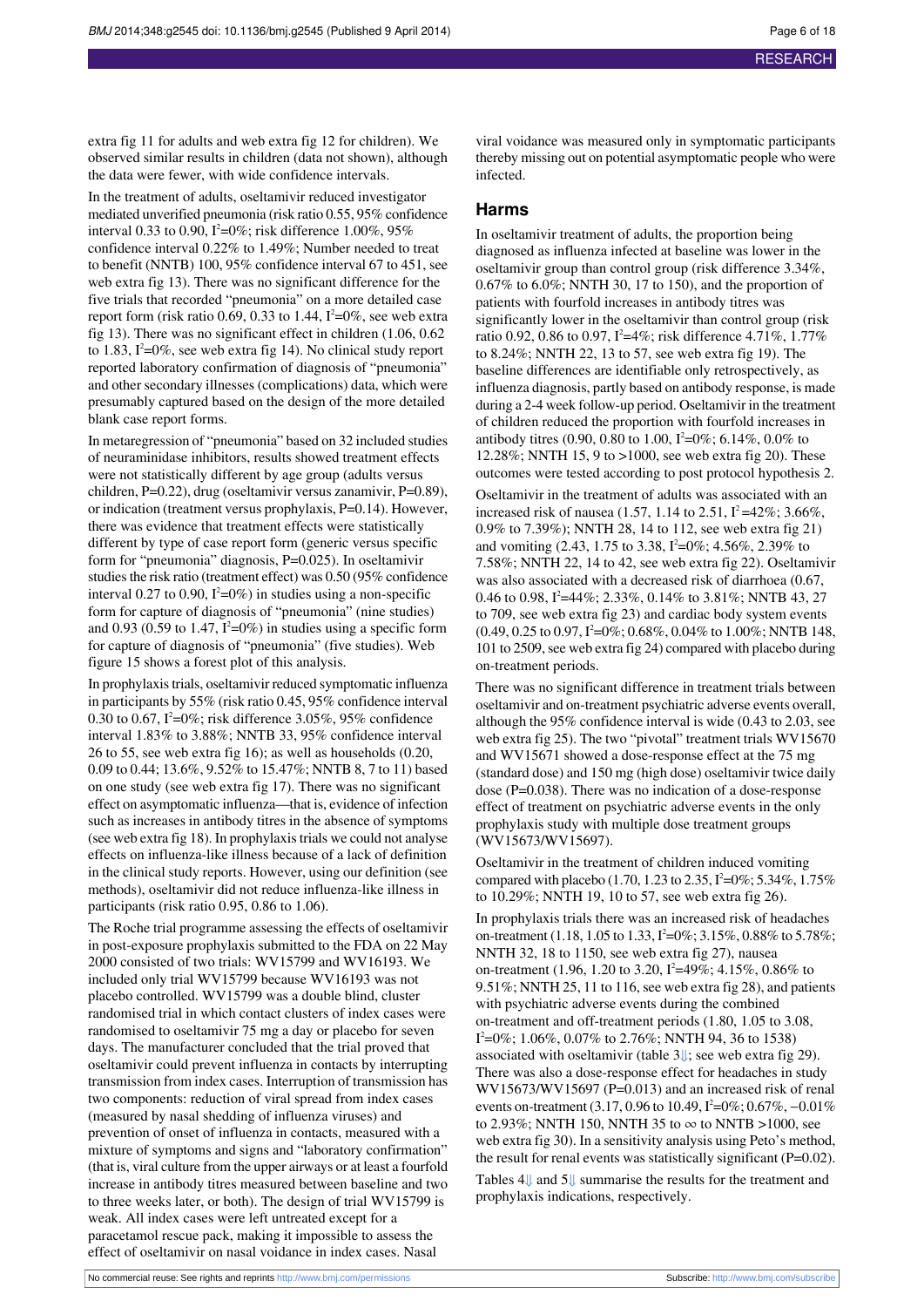#### **Deaths**

Five deaths were reported, only one of these was for a respiratory cause in a chronically ill patient without influenza who was treated with placebo. The four other deaths occurred in prophylaxis trials in elderly patients; two in the placebo arm and two in the oseltamivir arm. In all cases the cause was unrelated to influenza; however, the two patients who died in the oseltamivir arm both had acute renal failure on-treatment before death.

We could not report on viral nasal voidance and viral resistance. Viral resistance was not consistently reported in the clinical study reports and viral nasal voidance was only reported for a subset of the unbalanced subpopulation of participants deemed to be influenza infected.

All clinical study reports will short be available through the Dryad repository at [www.datadryad.org](http://www.datadryad.org/).

# **Discussion**

The evidence we have presented shows that oseltamivir has symptom relieving effects. This may also explain the observed effect on investigator mediated unverified pneumonia (the problem that triggered our change of evidence seeking methods<sup>7 15</sup>). For most trials (14/20), participants were asked to report whether or not they experienced any secondary illnesses such as "pneumonia." This self reporting often led to data collection on non-specific forms that did not include a question prompting the investigator to record verification of diagnosis details. In some trials, however, blank case report forms contained a specific form for diagnosis of "pneumonia"; in these trials, the effect on "pneumonia" was no longer statistically significant. Treatment with oseltamivir did not reduce the risk of any complication classified as serious or that led to study withdrawal. Metaregression of the 32 included studies of neuraminidase inhibitors showed that treatment effects for "pneumonia" differed by method of diagnostic confirmation data capture, with no difference in risk for the subgroup of studies that included radiography confirmation in the data collection. Of course blank forms do not show what was in the filled out forms, but the evidence indicates no effect whenever based on "harder" data capture pathway and no evidence of an effect on serious complications, admissions to hospital, or withdrawals from the trials.

Oseltamivir may have anti-inflammatory properties that make people with influenza-like illness feel better by shortening the duration of symptoms and reducing the occurrence of symptoms. Another explanation for this finding may be that symptom relief results from bias introduced by unblinding due to toxicity of the active principle. Unblinding is closely linked to the exaggeration of symptoms.<sup>16</sup>

This effect perhaps extends to cardiac rhythm

(electrocardiographic anomalies), despite the short duration of treatment (five days). However, in trial WV16277 that collected electrocardiographic outcomes in a large subset of patients, oseltamivir increased QTc prolongation, including borderline (risk difference 4.0%, 95% confidence interval 0.71% to 7.30%; NNTH 25, 95% confidence interval 14 to 140) compared with placebo during on-treatment periods.

Oseltamivir's effect on complications such as bronchitis and "pneumonia," which were originally considered in trial protocols to be secondary or tertiary endpoints (if they were prespecified at all), would have been clarified with better clinical definitions and investigations, as was done forserious adverse events. These

benefited from a paragraph length narrative, which reported most of the salient features of the event.

In prophylactic trials, oseltamivir reduced the risk of symptomatic influenza but there is no evidence that it reduces symptomatic influenza-like illness. Oseltamivir reduces the number of participants receiving prophylaxis who tested positive (based on increases in antibody titre or culture test results, or both). However this finding is weakened by oseltamivir's interference with the viral replication on the swab and effect on antibody production. In addition, oseltamivir does not affect asymptomatic influenza and there is no evidence that it interferes with person to person spread.

Similar to the FDA, <sup>17</sup><sup>18</sup> because of the problems with the design of study WV15799 we could not draw any conclusions on the ability of oseltamivir to interrupt viral transmission.

This is important, as the results of trial WV15799 formed part of the  $WHO<sup>3</sup>$  rationale for use of the drug to interrupt transmission from person to person and to allow time before the arrival of vaccines in the event of a pandemic, furnishing a seemingly powerful rationale for stockpiling oseltamivir. This shows the importance of availability of full clinical study reports, something WHO did not have.

#### **Strengths and weaknesses of this review**

For the first time a Cochrane review (on neuraminidase inhibitors, of which this review is part) is based on all relevant full clinical study reports of a family of drugs, integrated by regulatory comments. Also for the first time, all clinical study reports of trials in a manufacturer's programme (regardless of their relevance to the review) are available to readers without any restriction (apart from minimal redactions to further protect against the risk of re-identification of participants). The role of the *BMJ* in keeping the issue in the public eye for four years until it was resolved should be recognised. Examples of benefits in accessing full clinical study reports include assessment of reliability of some outcome definitions (for example, "pneumonia"), a considerable amount of data on potential harms, and avoided reliance of conclusions on published papers, which themselves may have hitherto unseen unpublished material included.

Despite the enormous amount of information at our disposal we noted items that were not included in all full clinical study reports (see risk of bias). These may have introduced bias in the dataset and hence in our review. Other important missing documents included a study manual of procedures and minutes of safety data monitoring committee meetings. The placebo capsules contained dehydrocholic acid and dibasic calcium phosphate dehydrate, which can cause gastrointestinal symptoms, and some appeared to have different coloured caps from their active comparators.

The main limitation of our study is our relative inexperience in dealing with large quantities of information and our lack of familiarity with certain trial documents such as blank case report forms. A further limitation of our review is that the methods we have developed to assess and summarise information from clinical study reports may not apply to non-industry trials (which may not be reported in clinical study reports). In addition, incomplete reporting of viral resistance and viral nasal voidance meant that we could not analyse these outcomes.

We used means and standard deviations to summarise time to first alleviation of symptoms by treatment group. A limitation of this is that participants who do not reach the endpoint cause under-estimation of means. However the proportion of censored patients was low in all trials and similar in both treatment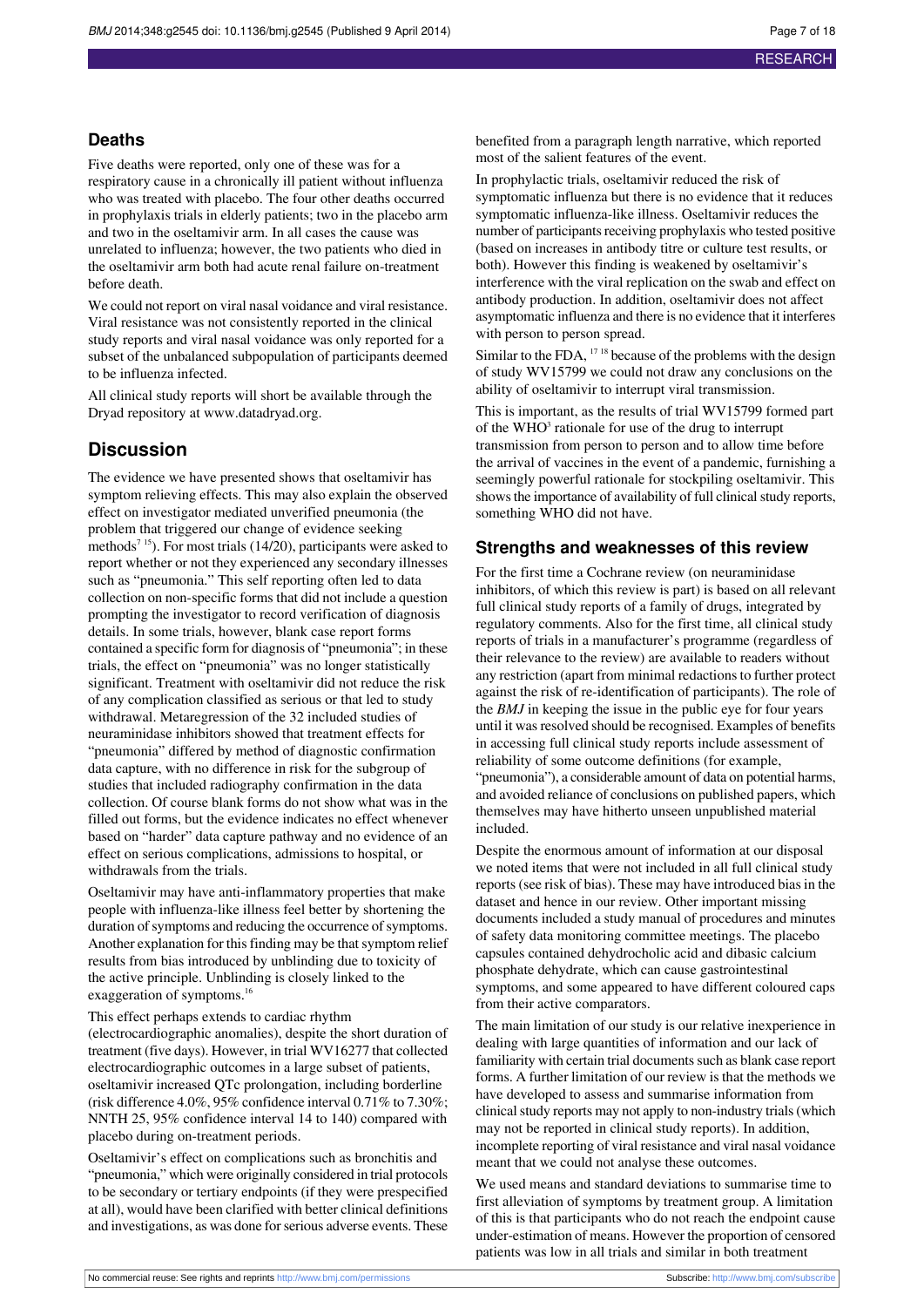groups, hence we do not believe this has led to bias. Alternatively we could have used hazard ratios, but the proportional hazards assumption is unlikely to have been met and reporting treatment effects as hazard ratios is not clinically useful. Another alternative is to use medians, but these too have limitations asthey only represent the middle of the distribution.

Our previous decision to analyse the effects of oseltamivir on the intention to treat population<sup>6</sup> has been justified by our observations of the effect on antibody responses in participants in treatment trials. This effect makes the oseltamivir and placebo arms of the trial unbalanced for analyses on the subpopulation of participants deemed to be influenza infected, because diagnosis was in part based on an increase in antibody titres over time. The effect on antibodies seems to be carried over to children with influenza-like illness. Our finding on antibody response conflicts with some of the comments in a Roche formerly confidential investigators' brochure: "The distribution of antibody titers at baseline and the end of the study were similar for both treatment groups. Geometric mean rises in antibody titer were also similar in the 2 treatment arms. There is therefore no evidence to suggest that oseltamivir prevents the formation of an antibody response."<sup>19</sup> However the same brochure reports: "The geometric mean-fold increase from baseline levels in type-specific influenza virus antibody titers is reduced in the 75 mg oseltamivir group relative to the placebo group in this pool of studies, this difference being statistically significant at the 5% level"<sup>19</sup> (see also web extra). The reason for such contradictions is unclear, but we have shown a clear effect that could mean oseltamivir affects the antibody response to influenza virus.

Sufficient plasma concentrations of oseltamivir carboxylate from orally administered oseltamivir phosphate may act directly on the host's endogenous neuraminidase to reduce (orsuppress) the immune response. The potential hypothermic or antipyretic effect of free oseltamivir as a central nervous system depressant may also contribute to the apparent reduction of symptoms.

The apparent duration of effect on symptom relief afforded by oseltamivir is open to question because data on relapse after the five day treatment period were not reported in the clinical study reports. There was a mix-up with follow-up cards in the "pivotal" trials WV15670, WV15671, and WV15730, which does not allow for drawing any conclusions on the durability of symptom relief.<sup>18</sup> This important information came to light from the FDA Summary Basis of Approval papers and not from the clinical study reports of the relevant trials. This points to the incomplete nature of reporting in the clinical study reports and the important role of Summary Basis of Approval information.

Oseltamivir relieves symptoms in otherwise healthy children but has no effect on children with asthma who have influenza-like illness, a population that should most benefit from its intake. An explanation for this finding is in the nature of the young asthmatic population, which is well cared for and used to a regular intake of powerful drugs and close follow-up. The incremental benefit of oseltamivir assumption is thus likely to be undetectable in such a population. Oseltamivir had no significant effect on admissions to hospital, an outcome that is important but poorly defined in the oseltamivir protocols and inconsistently reported in the clinical study reports.

The oseltamivir trials did not detect any influenza related mortality events, a reflection of the benign nature of influenza and influenza-like illness and perhaps trial design. In prophylaxis, oseltamivir prevented influenza symptoms in adults and households. However incomplete reporting of influenza-like

illness did not allow us to properly determine the effect of oseltamivir. Its capacity to prevent the laboratory confirmation of symptomatic influenza-like illness may be due to a direct effect on antibodies, symptoms, and infection status of people exposed to the wild agents, but there was no visible effect of oseltamivir on complications or admissions to hospital.

Oseltamivir has a distinct toxicity profile. It causes gastrointestinal disturbances in both prophylaxis and treatment roles. In prophylaxis, it caused headaches, renal events (especially decreased creatinine clearance), and psychiatric harms in adults. In the psychiatric events MedDRA System Organ Class ([www.meddra.org/how-to-use/basics/hierarchy](http://www.meddra.org/how-to-use/basics/hierarchy)) several rare Preferred or Lowest Level Terms representing single events (nervousness, aggression, suicide ideation, paranoia) reported in the intervention arm, added to other more frequently reported but not significantly different events (such as depression) gave a large effect and relatively small number needed to harm of 94 (95% confidence interval 36 to 1538). The importance of such a finding lies in the distribution of oseltamivir to large numbers of asymptomatic individuals following implementation of pandemic plans. The effects on neuropsychiatric harms seems to be real because there is a dose-response effect on headaches in trials WV15673/WV15697 (P=0.013), in which placebo, 75 mg twice daily and 150 mg twice daily, was administered, and in the brief narratives provided with serious adverse events. The apparent antidiarrhoea effect could potentially be due to a placebo that contained dehydrocholic acid, a gastrointestinal agent that may have increased incidence of diarrhoea in the placebo group, or it could be due to depression of intestinal peristalsis. We also identified eight cases of metabolic disturbance (hyperglycaemia) out of 2000 recipients of oseltamivir in five prophylaxis trials compared with no cases in 1434 recipients of placebo. Given the low numbers, we did not meta-analyse the data, but a rate of 4 per 1000 is high enough to be worrying.

The question of why oseltamivir treatment trials did not show a statistically significant association between treatment and psychiatric harms is not answerable. It is possible that influenza-like illness and influenza symptoms masked the harms in those who were already symptomatic and therefore recruited in the treatment trials. Reporting rules (such as "compliharms") may have played a role (for a full discussion see our Cochrane review).<sup>14</sup> Or it could be that these events are rare in the populations studied and power was insufficient to detect an association. The confidence interval was wide (0.43 to 2.03) and does not rule out a doubling in risk as a result of treatment—as was found in the prophylaxis trials. A further explanation is that the standard dose of treatment taken for five days is largely tolerable and that risk of psychiatric harm increases with increasing dose (asthe data from trials WV15670 and WV15671 suggest) and increasing duration of treatment (as the prophylaxis trials suggest).

Toovey and colleagues assessed the issue and failed to find an association between neuropsychiatric adverse events and exposure to oseltamivir in the clinical trial data.<sup>20</sup> The outcomes studied were not based on the a priori definition of psychiatric adverse events, as defined in the clinical study reports that we used. Toovey and colleagues' definition was constructed post hoc based on a selected group of adverse events taken from the psychiatric, neurological, and injury body systems in the reports. They report, however, that their post hoc definition of neuropsychiatric adverse events was approved by the FDA. The issues are described and debated elsewhere.<sup>21</sup> <sup>22</sup> Toovey and colleagues were at the time employees of Roche.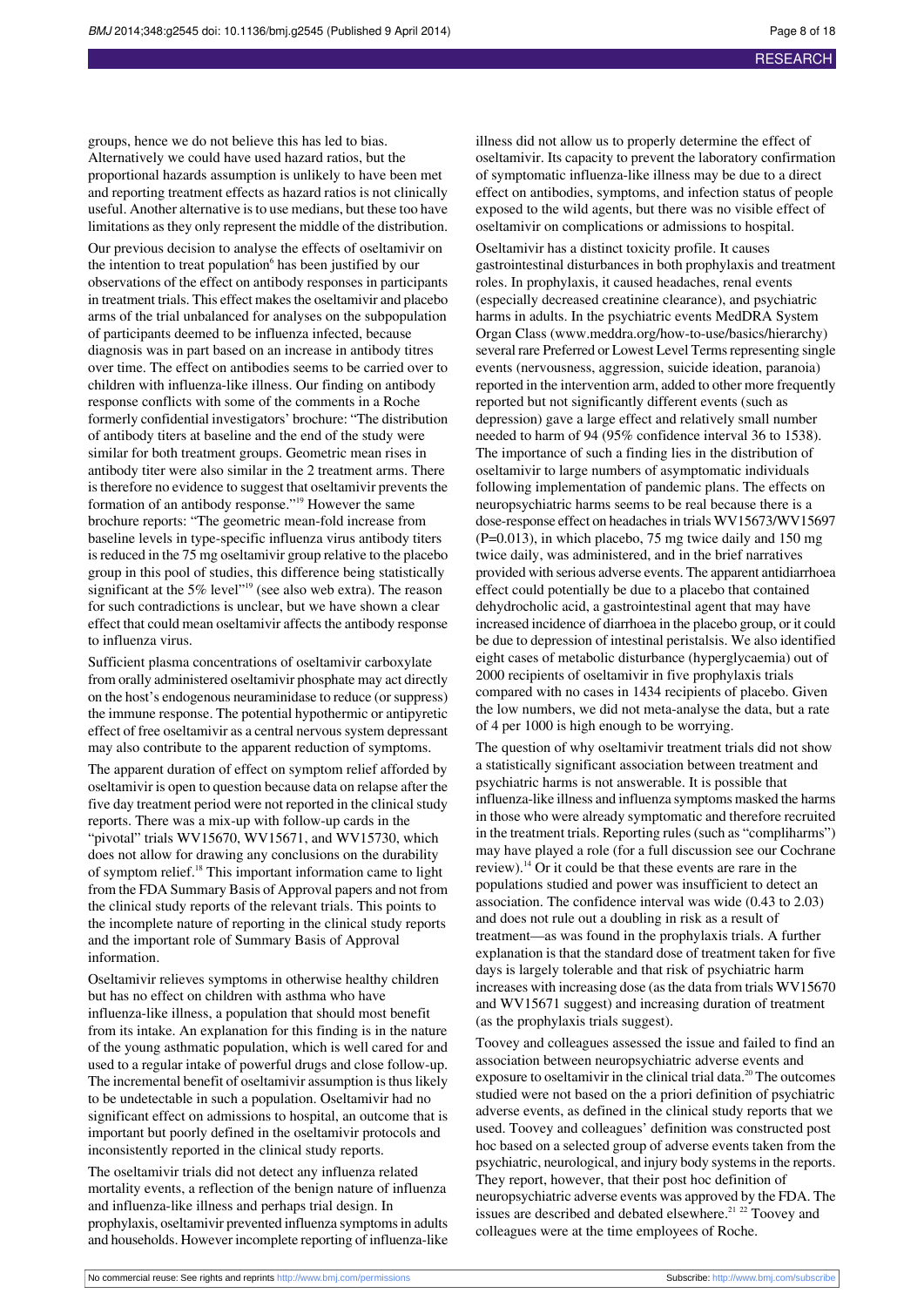Treatment trials were mostly under-recruited (achieved sample size below planned sample size with the explanation that influenza circulation was considerably below expected levels) and often their results were pooled in two or even three trials, and yet they showed very high rates of influenza positivity (up to 80%). One possible explanation for this lies in the intensive surveillance carried out in the predefined trial centre areas and the restricted time span of recruitment during periods of high likelihood of influenza positivity. This may be why many centres with low levels of recruitment (two or three participants each) are listed in the clinical study reports. This is a consequence of poor generalisability of results to everyday life (where influenza positivity is not as high among patients presenting with influenza-like illness).

In a primary orsecondary prophylaxisindication the postulated central effect of oseltamivir is confined to suppressing symptoms, because infection, according to Roche, is not prevented (see web extra). However, the central problem remains the mode of action of the drug and incompatibility of the two contrasting claims on its activity against antibody production. If oseltamivir does not interfere with antibody production (see for example web extra on Roche statements and reference  $23^{23}$ ), why do recipients of oseltamivir with influenza-like illness receiving treatment have such a consistently reduced odds of being classified as influenza infected? We have presented evidence clearly fitting a mode of action affecting several body systems (central nervous system, gastrointestinal, renal, immune, and metabolic).

## **Conclusions**

Given that oseltamivir is now recommended as an essential medicine for the treatment of seriously ill patients or those in higher risk groups with pandemic influenza,<sup>45</sup> the issues of mode of action, lack of sizeable benefits, and toxicity are of concern. This is made worse by the record and stated intentions of governments to distribute oseltamivir to healthy people to prevent complications and interrupt transmission on the basis of a published evidence base that has been affected by reporting bias, ghost authorship, and poor methods.

We believe these findings provide reason to question the stockpiling of oseltamivir, its inclusion on the WHO list of essential drugs, and its use in clinical practice as an anti-influenza drug.

We thank Matthew Thompson, Rokuro Hama, Chris Del Mar, Liz Dooley, Ruth Davis, Peter Collignon and Toby Lasserson. The National Institute for Health Research (NIHR) for Primary Care Research provides financial support for Carl Heneghan and funding for an investigators' meeting in Oxford, UK.

This paper is based on Cochrane Review A159 which should be published simultaneously in the Cochrane Database of Systematic Reviews (see web extra for peer review history of reviews on neuraminidase inhibitors relevant to this review).

Contributors: TJ, PD, and MJ were authors of the separate relevant Cochrane review in healthy adults. TJ, PD, MJ, and CJH contributed to the writing of the protocol for this review and devised the approach strategies to the data sources. TJ reviewed regulatory material. TJ, PD, and MJ applied inclusion criteria. All authors extracted data and appraised bias. CJH, IO, and EAS checked the data. MJ carried out the statistical analyses. IO and TJ prepared the final text and all authors contributed to the final draft. CJH is guarantor.

Funding: This project was funded by the NIHR Health Technology Assessment programme and will be published in full in the Health Technology Assessment journal series (more details are available at [www.nets.nihr.ac.uk/projects/hta/108001\)](http://www.nets.nihr.ac.uk/projects/hta/108001). The views and opinions expressed therein are those of the authors and do not necessarily reflect those of the Department of Health. The study sponsor had no role in study design; the collection, analysis, and interpretation of data; the writing of the article; and the decision to submit the article for publication. All the authors have no ties to the manufacturer or the sponsor (apart from those disclosed) and had access to all parts of the deidentified clinical study reports from the oseltamivir trial programme.

Competing interests: All authors have completed the ICMJE uniform disclosure form at [www.icmje.org/coi\\_disclosure.pdf](http://www.icmje.org/coi_disclosure.pdf) and declare that all review authors have applied for and received competitive research grants. TJ, PD, MJ, and CJH are co-recipients of the NIHR grant to carry out this review. TJ receives royalties from his books published by Blackwells and Il Pensiero Scientifico Editore, Rome and is occasionally interviewed by market research companies for anonymous interviews about phase 1 or 2 pharmaceutical products. In 2011-13 TJ acted as an expert witness in a litigation case related to oseltamivir phosphate; Tamiflu [Roche] and in a labour case on influenza vaccines in healthcare workers in Canada. In 1997-99 TJ acted as consultant for Roche, in 2001-02 for GSK, and in 2003 for Sanofi-Synthelabo for pleconaril (an antirhinoviral that did not get approval from FDA). TJ is a consultant for IMS Health. PD received €1500 (£1241; \$2052) from the European Respiratory Society in support of his travel to the society's September 2012 annual congress in Vienna, where he gave an invited talk on oseltamivir. PD is an associate editor of the BMJ. TJ, MJ, CJH, and PD are co-recipients of a UK National Institute for Health Research grant (HTA—10/80/01 Update and amalgamation of two Cochrane reviews: neuraminidase inhibitors for preventing and treating influenza in healthy adults and children [www.nets.nihr.ac.uk/projects/hta/108001\)](http://www.nets.nihr.ac.uk/projects/hta/108001). CJH receives payment for running educational courses at the University of Oxford and University of Oxford ISIS consulting services for external teaching and training. He also receives royalties for books (Evidence Based Toolkit series by Blackwell BMJ Books). MJ, IO, and EAS have no additional interests to disclose.

Ethical approval: Ethical approval and patient consent forms are not provided as they are not necessary for a Cochrane review.

Data sharing: All clinical study reports will shortly be available through the Dryad repository ([www.datadryad.org](http://www.datadryad.org/)).

Transparency: The lead author (the manuscript's guarantor) affirms that the manuscript is an honest, accurate, and transparent account of the synthesis of the clinical study reports in the review; that no important aspects of the included clinical study reports have been omitted; and that any discrepancies from the study as planned (and, if relevant, registered) have been explained.

- 1 US Department of Health and Human Services. HHS pandemic influenza plan. 2005. [www.hhs.gov/pandemicflu/plan/pdf/HHSPandemicInfluenzaPlan.pdf.](http://www.hhs.gov/pandemicflu/plan/pdf/HHSPandemicInfluenzaPlan.pdf)
- 2 Donaldson L. A pandemic on the horizon. J R Soc Med 2006;99:222-5.
- 3 World Health Organization. WHO interim protocol: rapid operations to contain the initial emergence of pandemic influenza. 2007. [www.who.int/entity/csr/disease/avian\\_influenza/](http://www.who.int/entity/csr/disease/avian_influenza/guidelines/RapidContProtOct15.pdf) [guidelines/RapidContProtOct15.pdf.](http://www.who.int/entity/csr/disease/avian_influenza/guidelines/RapidContProtOct15.pdf)
- 4 World Health Organization. WHO model list of essential medicines. Adults, 18th edn (April 2013). Revised Oct 2013. [http://apps.who.int/iris/bitstream/10665/93142/1/EML\\_18\\_eng.](http://apps.who.int/iris/bitstream/10665/93142/1/EML_18_eng.pdf) [pdf\]](http://apps.who.int/iris/bitstream/10665/93142/1/EML_18_eng.pdf).
- 5 World Health Organization. WHO model list of essential medicines for children. 4th list (April 2013). Revised Oct 2013. [http://apps.who.int/iris/bitstream/10665/93143/1/EMLc\\_](http://apps.who.int/iris/bitstream/10665/93143/1/EMLc_4_eng.pdf) [4\\_eng.pdf.](http://apps.who.int/iris/bitstream/10665/93143/1/EMLc_4_eng.pdf)
- 6 Jefferson T, Jones MA, Doshi P, Del Mar CB, Heneghan CJ, Hama R, Thompson MJ. Neuraminidase inhibitors for preventing and treating influenza in healthy adults and children. Cochrane Database Syst Rev 2014;4:CD008965.
- Doshi P, Jones MA, Jefferson T. Rethinking credible evidence synthesis. BMJ 2012;344:d7898.
- 8 Doshi P, Jefferson T. Clinical study reports of randomised controlled trials: an exploratory review of previously confidential industry reports. BMJ Open 2013;3:e002496.
- Process Processes, Communication Processes Agency. European Medicines Agency policy on access to documents. (related to medicinal products for human and veterinary use) POLICY/0043. 2010 [www.](http://www.ema.europa.eu/docs/en_GB/document_library/Other/2010/11/WC500099473.pdf) ma.europa.eu/docs/en\_GB/document\_library/Other/2010/11/WC500099473.pdf.
- 10 F Hoffmann-La Roche. Roche global policy on sharing of clinical trials data. 2013 [http://](http://roche-trials.com/dataSharingPolicy.action) [roche-trials.com/dataSharingPolicy.action](http://roche-trials.com/dataSharingPolicy.action).
- 11 Godlee F. Clinical trial data for all drugs in current use. [Editorial.] BMJ 2012;345:e7304 (29 October).
- 12 Shun-Shin M, Thompson M, Heneghan C, Perera R, Harnden A, Mant D. Neuraminidase inhibitors for treatment and prophylaxis of influenza in children: systematic review and meta-analysis of randomised controlled trials. BMJ 2009;339:b3172.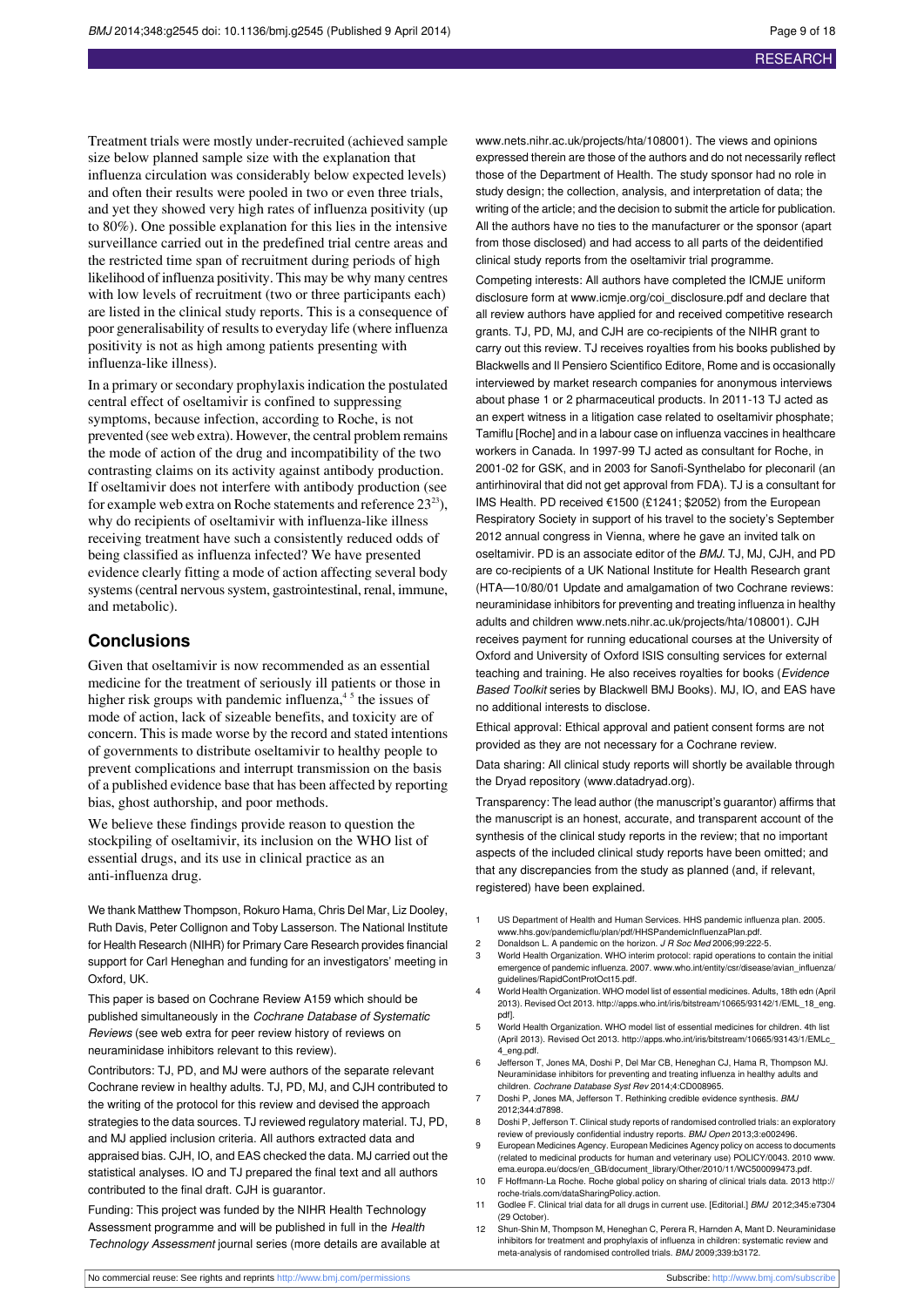#### **What is already known on this topic**

Neuraminidase inhibitors are used globally for the treatment and prophylaxis of influenza

The evidence for their effectiveness in preventing complications of influenza is sparse, and information on their adverse events are lacking

#### **What this study adds**

To address reporting bias in trials of oseltamivir we included only complete clinical study reports of randomised controlled trials and relevant regulatory comments (approximately 150 000 pages)

To our knowledge this is the first time that such methods have been used in a Cochrane review

Our results show that oseltamivir reduces the proportion of participants with symptomatic influenza when used for prophylaxis and has modest symptomatic effects when used for treatment, but it causes nausea and vomiting and increases the risk of headaches and renal and psychiatric syndromes

- 13 Jefferson T, Jones M, Doshi P, Del Mar C. Neuraminidase inhibitors for preventing and treating influenza in healthy adults: systematic review and meta-analysis. BMJ 2009;339:b5106.
- 14 Jefferson T, Jones MA, Doshi P, Del Mar CB, Hama R, Thompson MJ, et al. Neuraminidase inhibitors for preventing and treating influenza in healthy adults and children. Cochrane Database Syst Rev 2014;4:CD008965.
- 15 Jefferson T, Doshi P, Thompson M, Heneghan C. Ensuring safe and effective drugs: who can do what it takes? BMJ 2011;342:c7258.
- 16 Hróbjartsson A, Thomsen ASS, Emanuelsson F, Tendal B, Hilden J, Boutron I, et al. Observer bias in randomised clinical trials with binary outcomes: systematic review of trials with both blinded and non-blinded outcome assessors. BMJ 2012;344:e1119.
- 17 Food and Drug Administration. Drug approval package. Tamiflu (oseltamivir). Application No. 021087-SE1-002. 2000. [www.accessdata.fda.gov/drugsatfda\\_docs/nda/2000/21-](http://www.accessdata.fda.gov/drugsatfda_docs/nda/2000/21-087SE1-002_review.pdf) [087SE1-002\\_review.pdf.](http://www.accessdata.fda.gov/drugsatfda_docs/nda/2000/21-087SE1-002_review.pdf)
- 18 Food and Drug Administration. Tamiflu (oseltamivir phosphate) capsule. Medical Review Part 2 (Application No. 021087). 2000. [www.accessdata.fda.gov/drugsatfda\\_docs/nda/](http://www.accessdata.fda.gov/drugsatfda_docs/nda/99/21087_Tamiflu_medr_P1.pdf) [99/21087\\_Tamiflu\\_medr\\_P1.pdf](http://www.accessdata.fda.gov/drugsatfda_docs/nda/99/21087_Tamiflu_medr_P1.pdf).
- 19 Investigators guide. 2009. [www.roche.be/fmfiles/re7189007/CU056/10\\_Investigators\\_](http://www.roche.be/fmfiles/re7189007/CU056/10_Investigators_brochure.pdf) [brochure.pdf](http://www.roche.be/fmfiles/re7189007/CU056/10_Investigators_brochure.pdf).
- 20 Toovey S, Rayner C, Prinssen E. Assessment of neuropsychiatricadverse events in influenza patients treated with oseltamivir. A comprehensive review. Drug Saf 2008;31:1097-114.
- 
- 21 Toovey S. The author's reply. *Drug Saf* 2012;35:1188-90.<br>22 Jones M, Hama R, Jefferson T, Doshi P. Neuropsychiatric adverse events and oseltamivir for prophylaxis. Drug Saf 2012;35:1187-8.
- 23 F Hoffman-La Roche. Tamiflu label (for FDA NDA No 021087). 2011. [www.accessdata.](http://www.accessdata.fda.gov/drugsatfda_docs/label/2011/021087s057lbl.pdf) [fda.gov/drugsatfda\\_docs/label/2011/021087s057lbl.pdf.](http://www.accessdata.fda.gov/drugsatfda_docs/label/2011/021087s057lbl.pdf)

#### **Accepted:** 3 April 2014

#### Cite this as: BMJ 2014;348:g2545

This is an Open Access article distributed in accordance with the Creative Commons Attribution Non Commercial (CC BY-NC 3.0) license, which permits others to distribute, remix, adapt, build upon this work non-commercially, and license their derivative works on different terms, provided the original work is properly cited and the use is non-commercial. See: <http://creativecommons.org/licenses/by-nc/3.0/>.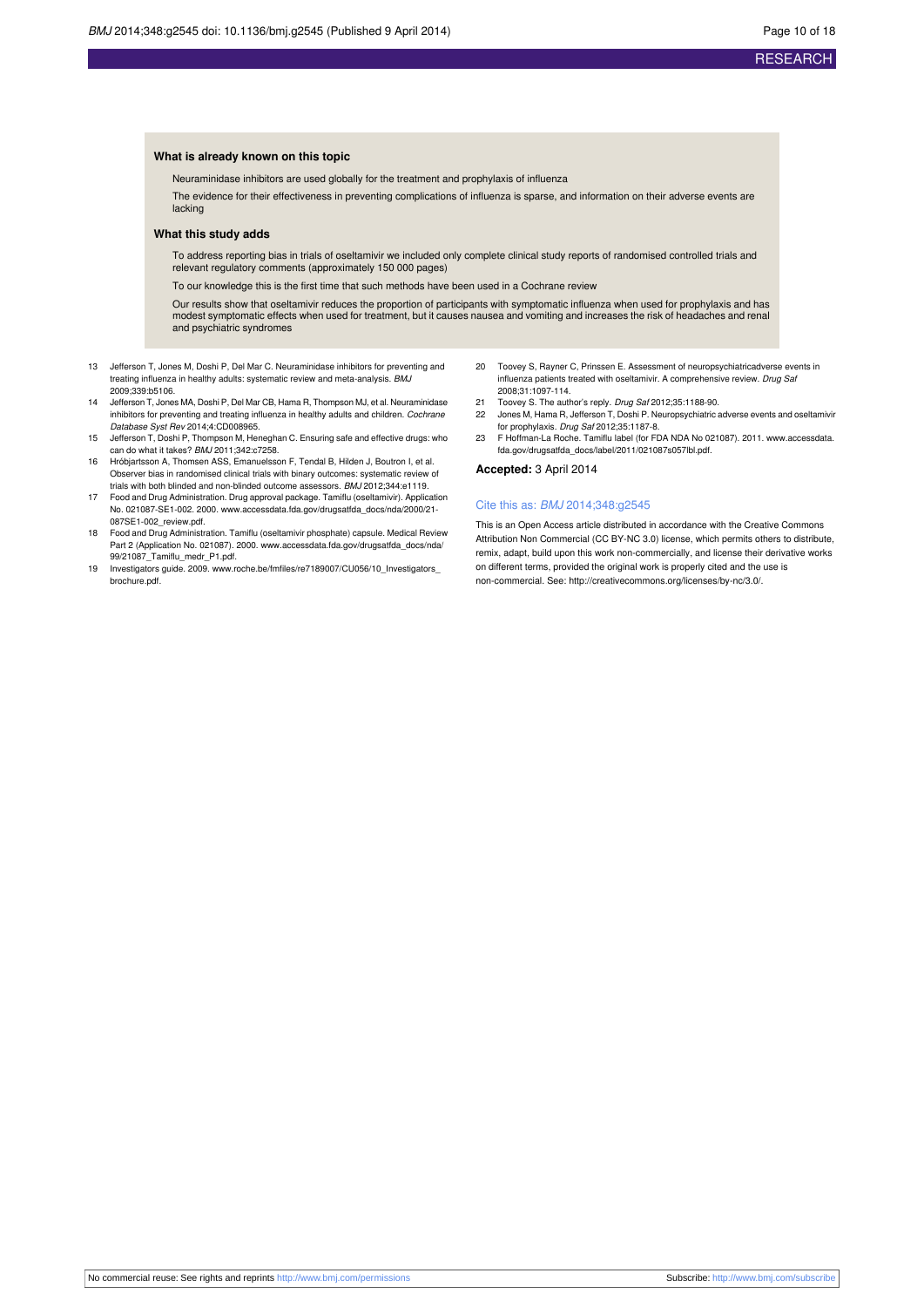# **Tables**

#### <span id="page-10-0"></span>**Table 1| Characteristics of the trials of oseltamivir for treatment of influenza**

| Trial (drug)                                                                                                                                                              | <b>Inclusion criteria</b>                                                                                     | <b>Exclusion criteria</b>                                                                                                    | Age              |           | Intervention               |     | Control                           | <b>Outcomes</b>                                                                      | <b>Duration</b>           |
|---------------------------------------------------------------------------------------------------------------------------------------------------------------------------|---------------------------------------------------------------------------------------------------------------|------------------------------------------------------------------------------------------------------------------------------|------------------|-----------|----------------------------|-----|-----------------------------------|--------------------------------------------------------------------------------------|---------------------------|
|                                                                                                                                                                           |                                                                                                               |                                                                                                                              | range<br>(years) | <b>No</b> | No<br>recruited confirmed* | No  | <b>No</b><br>recruited confirmed* | reported                                                                             | οf<br>follow-up<br>(days) |
| JV15823, 2000, Japan                                                                                                                                                      | Influenza-like<br>illness of ≤36<br>hours+temperature<br>≥38.0°C                                              | Pregnancy,<br>suspected bacterial<br>infection, use of<br>antivirals, influenza<br>immunisation, drug<br>misuse              | $\geq 16$        | 154       | 122                        | 159 | 130                               | Time to<br>alleviation of<br>symptoms                                                | 6                         |
| M76001, 1998/9, USA                                                                                                                                                       | Influenza-like<br>illness of ≤36<br>hours+temperature<br>≥38.0°C                                              | Unstable chronic<br>illness, transplant<br>recipients,<br>immunosuppression,<br>pregnancy, allergy,<br>drug misuse           | $\geq 13 - 80$   | 965       | 702                        | 482 | 361                               | Time to<br>alleviation of<br>symptoms                                                | 21                        |
| ML16369, 2001, China                                                                                                                                                      | Influenza-like<br>illness of ≤36<br>hours+temperature<br>≥37.8°C                                              | Asthma, chronic<br>obstructive<br>pulmonary disease,<br>pregnancy,<br>immunosuppression,<br>suspected bacterial<br>infection | ≥18-≥65          | 216       | 134                        | 235 | 139                               | Median<br>duration of<br>symptoms                                                    | 21                        |
| NV16871, 2004, 10 European<br>countries                                                                                                                                   | Asthmatic children,<br>influenza-like illness<br>of $\leq 36$<br>hours+temperature allergy, use of<br>≥37.8°C | Immunosuppression,<br>use of antibiotics,<br>transplant recipients,<br>antivirals                                            | $6 - 17$         | 165       | 43                         | 164 | 51                                | Time to<br>alleviation of<br>symptoms                                                | 23                        |
| WV15670, 1997/8, USA                                                                                                                                                      | Influenza-like<br>illness of ≤36<br>hours+temperature<br>≥38.0°C                                              | Pregnancy,<br>suspected bacterial<br>infection, use of<br>antivirals, influenza<br>immunization, drug<br>abuse               | ≥18-≥65          | 484       | 314                        | 235 | 161                               | Time to<br>alleviation of<br>symptoms                                                | 25                        |
| WV15671, 1997/8, USA                                                                                                                                                      | Influenza-like<br>illness of ≤36<br>hours+temperature<br>≥38.0°C                                              | Pregnancy,<br>suspected bacterial<br>infection, use of<br>antivirals, influenza<br>immunisation, drug<br>misuse              | ≥18-≥65          | 411       | 245                        | 204 | 129                               | Time to<br>alleviation of<br>symptoms                                                | 21                        |
| WV15707, 1998/9, Australia,<br>South Africa, South America                                                                                                                | Influenza-like<br>illness of $\leq$ 36<br>hours+temperature<br>≥37.5°C                                        | Unstable chronic<br>illness, transplant<br>recipients,<br>immunosuppression                                                  | $\geq 65$        | 17        | 6                          | 9   | 6                                 | Time to<br>alleviation of<br>symptoms                                                | 25                        |
| WV15730, 1998, Australia,<br>South Africa                                                                                                                                 | Influenza-like<br>illness of ≤36<br>≥38.0°C                                                                   | Pregnancy, transplant ≥18-≥65<br>recipients,<br>hours+temperature immunosuppression,<br>drug misuse, use of<br>antivirals    |                  | 31        | 19                         | 27  | 19                                | Time to<br>alleviation of<br>symptoms                                                | 21                        |
| WV15758, 1998, USA, Canada Influenza-like                                                                                                                                 | illness of <48<br>hours+temperature<br>≥37.8°C                                                                | Immunosuppression,<br>allergy, use of<br>antivirals, transplant<br>recipients                                                | $1 - 12$         | 344       | 217                        | 351 | 235                               | Time to<br>alleviation of<br>symptoms                                                | 28                        |
| WV15759/WV15871, 1999, 7<br>European countries, USA,<br>Argentina, Chile, Australia, New influenza-like illness recipients, use of<br>Zealand, South Africa, Hong<br>Kong | Patients with<br>asthma,<br>of $<$ 48<br>hours+temperature<br>≥37.8°C                                         | Immunosuppression,<br>allergy, transplant<br>antivirals                                                                      | $6 - 12$         | 170       | 84                         | 164 | 95                                | Time to<br>alleviation of<br>symptoms,<br>time to<br>return to<br>normal<br>activity | 28                        |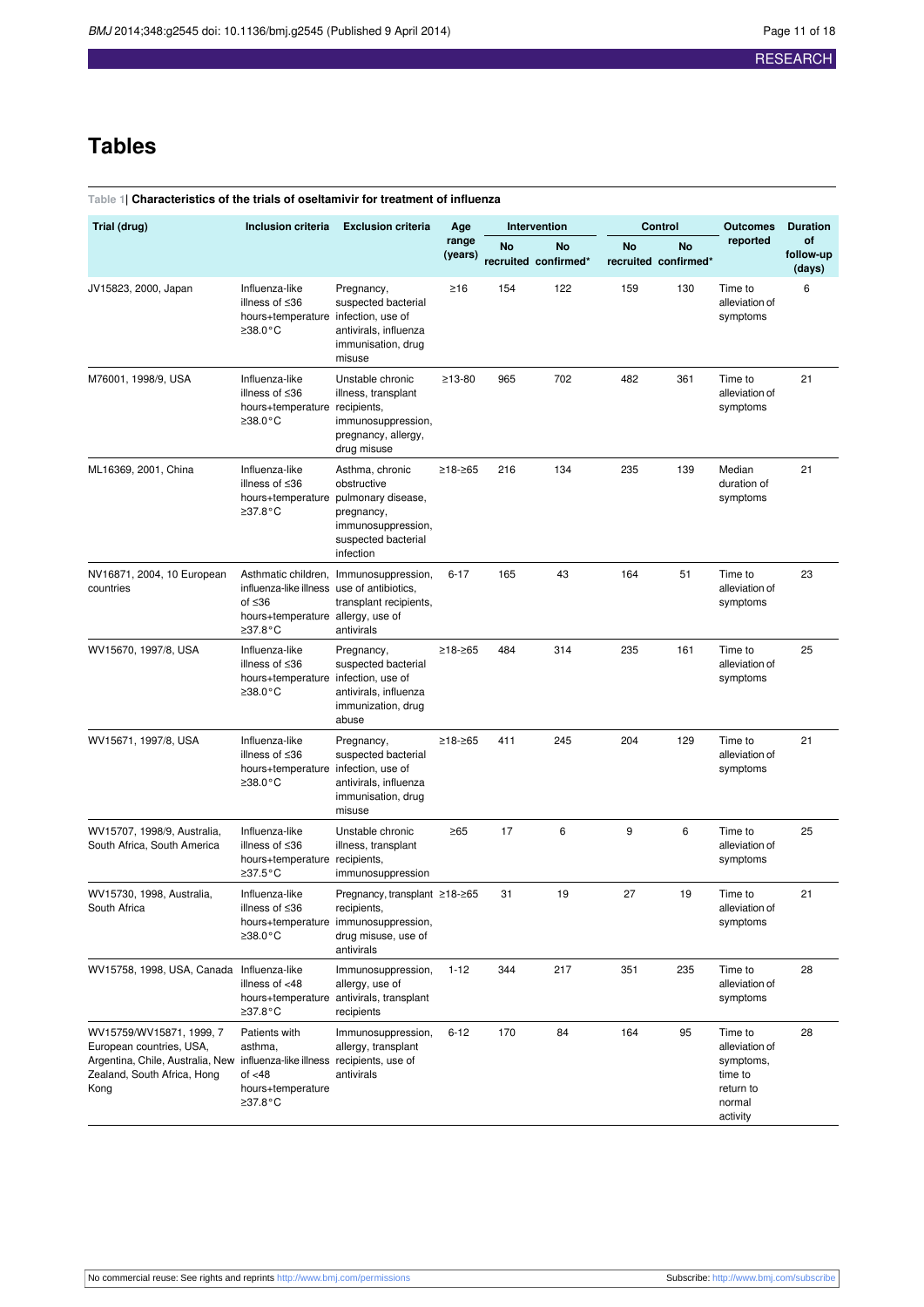#### **Table 1 (continued)**

| Trial (drug)                                                                                                             | Inclusion criteria                                                                                                                    | <b>Exclusion criteria</b>                                                                                                     | Age                       |           | <b>Intervention</b>               |                        | <b>Control</b>          | <b>Outcomes</b>                       | <b>Duration</b>                  |  |
|--------------------------------------------------------------------------------------------------------------------------|---------------------------------------------------------------------------------------------------------------------------------------|-------------------------------------------------------------------------------------------------------------------------------|---------------------------|-----------|-----------------------------------|------------------------|-------------------------|---------------------------------------|----------------------------------|--|
|                                                                                                                          |                                                                                                                                       |                                                                                                                               | range<br>(years)          | <b>No</b> | <b>No</b><br>recruited confirmed* | <b>No</b><br>recruited | <b>No</b><br>confirmed* | reported                              | <b>of</b><br>follow-up<br>(days) |  |
| WV15812/WV15872, 1999,<br>Australia, New Zealand, South<br>Africa, 10 European Countries,<br>USA, Canada                 | Chronic cardiac<br>and/or respiratory<br>disease, fever<br>≥38°C (100°F) if<br><65 years or<br>≥37.5°C (99.5°F)<br>if $\geq 65$ years | COAD stage III,<br>transplant recipients,<br>liver/renal<br>dysfunction, drug<br>misuse, allergy,<br>immunosuppression        | $\geq$ 13                 | 199       | 118                               | 202                    | 133                     | Time to<br>alleviation of<br>symptoms | 21                               |  |
| WV15819/WV15876/WV15978,<br>1999/2000, 14 European<br>countries, Canada, USA,<br>Australia, New Zealand, South<br>Africa | Influenza-like<br>illness of $<$ 36<br>hours, fever<br>≥37.5 °C                                                                       | Unstable chronic<br>illness, transplant<br>recipients, use of<br>antivirals, drug<br>misuse, suspected<br>bacterial infection | $\geq 65$                 | 362       | 223                               | 373                    | 254                     | Duration of<br>illness                | 21                               |  |
| WV16277, 2000, 10 European<br>countries                                                                                  | Influenza-like<br>illness of $<$ 36<br>hours, fever<br>≥37.5°C                                                                        | Immunosuppression,<br>allergy, transplant<br>recipients, use of<br>antivirals, grade IV<br>cardiac failure NYHA<br>scale      | $\geq$ 13 or<br>$\geq$ 18 | 226       | 119                               | 225                    | 109                     | Time to<br>alleviation of<br>symptoms | 21                               |  |

COAD=chronic obstructive airways disease; NYHA=New York Heart Association.

\*Participant recruited with influenza-like illness symptoms/signs who has had a fourfold or greater increase in influenza antibody titre or a positive viral culture result, or both.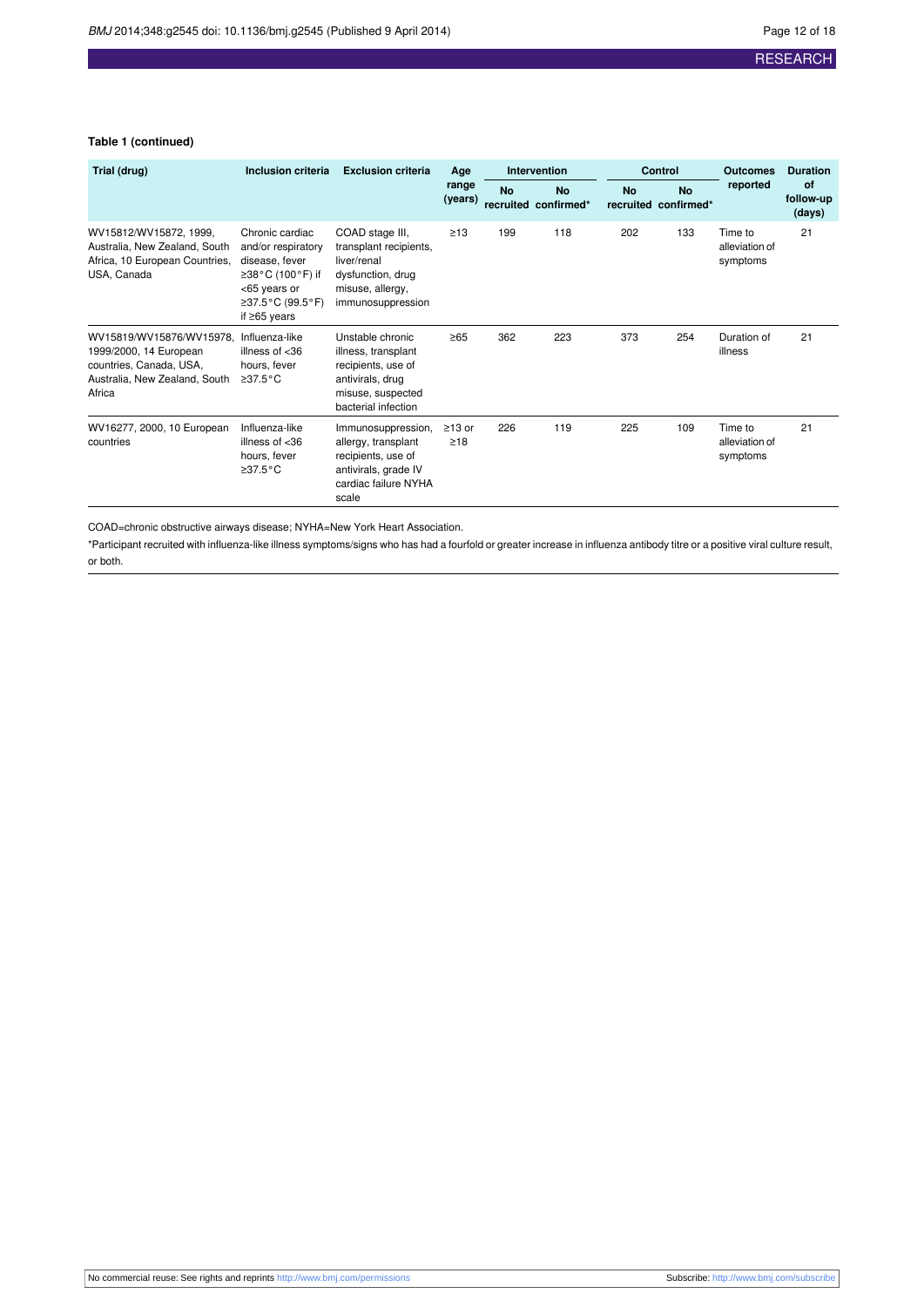| Trial                                                              | Treatment                                                                                                                                                                                                     | Intervention                           |          | Control                                |          | Outcomes                                                                                                                                                                        | Duration                  |
|--------------------------------------------------------------------|---------------------------------------------------------------------------------------------------------------------------------------------------------------------------------------------------------------|----------------------------------------|----------|----------------------------------------|----------|---------------------------------------------------------------------------------------------------------------------------------------------------------------------------------|---------------------------|
|                                                                    |                                                                                                                                                                                                               | Index cases Paediatric<br>(confirmed*) | contacts | Index cases Paediatric<br>(confirmed*) | contacts |                                                                                                                                                                                 | of<br>follow-up<br>(days) |
|                                                                    | JV15824, 1999/2000, Japan Ro64-0796 or placebo once daily<br>for 42 days                                                                                                                                      | 155(7)                                 |          | 153 (28)                               |          | Symptomatic, laboratory<br>confirmed influenza during 42<br>days of prophylaxis                                                                                                 | 42                        |
| WV15673/WV15697, 1998,<br><b>USA</b>                               | 75 mg Ro64-0796 or placebo once<br>or twice daily for 42 days.<br>Exclusion: pregnancy, influenza<br>vaccination, transplant recipient                                                                        | 1040(7)                                |          | 519 (19)                               |          | Symptomatic, laboratory<br>confirmed influenza during 42<br>days of prophylaxis                                                                                                 | 42                        |
| WV15708, 1998, Australia,<br>New Zealand, South<br>America, Brazil | 75 mg Ro64-0796 or placebo once<br>daily for 42 days. Exclusion:<br>pregnancy, influenza vaccination,<br>transplant recipient                                                                                 | 190(1)                                 |          | 182(1)                                 |          | Symptomatic, laboratory<br>confirmed influenza confirmed<br>by either virus shedding within<br>two days of symptom onset or<br>fourfold increase in influenza<br>antibody titre | 42                        |
| WV15799, 1998/9, 8<br>European countries, USA,<br>Canada           | Oral dose of 75 mg Ro64-0796 or<br>placebo administered once daily for<br>seven days. Exclusion: unstable<br>illness, transplant recipients                                                                   | 209(5)                                 |          | 206(7)                                 |          | Incidence of laboratory<br>confirmed clinical influenza in<br>contacts of index case                                                                                            | 25                        |
| WV15825, 1999, UK, USA,                                            | 75 mg Ro64-0796 or placebo once<br>France, Belgium, Netherlands daily for 42 days. Exclusion:<br>transplant recipients, liver or renal<br>disease, unstable chronic illness,<br>immunodeficiency, drug misuse | 276                                    |          | 272                                    |          | Incidence of laboratory<br>confirmed clinical influenza from<br>fourth day of dosing until 42<br>days                                                                           | 42                        |
| *Participant recruited with<br>influenza-like illness              |                                                                                                                                                                                                               |                                        |          |                                        |          |                                                                                                                                                                                 |                           |

# <span id="page-12-0"></span>**Table 2| Characteristics of trials of oseltamivir for post-exposure prophylaxis of influenza**

influenza-like illness symptoms/signs who has had a fourfold or greater increase in influenza antibody titre or

a positive viral culture result,

or both.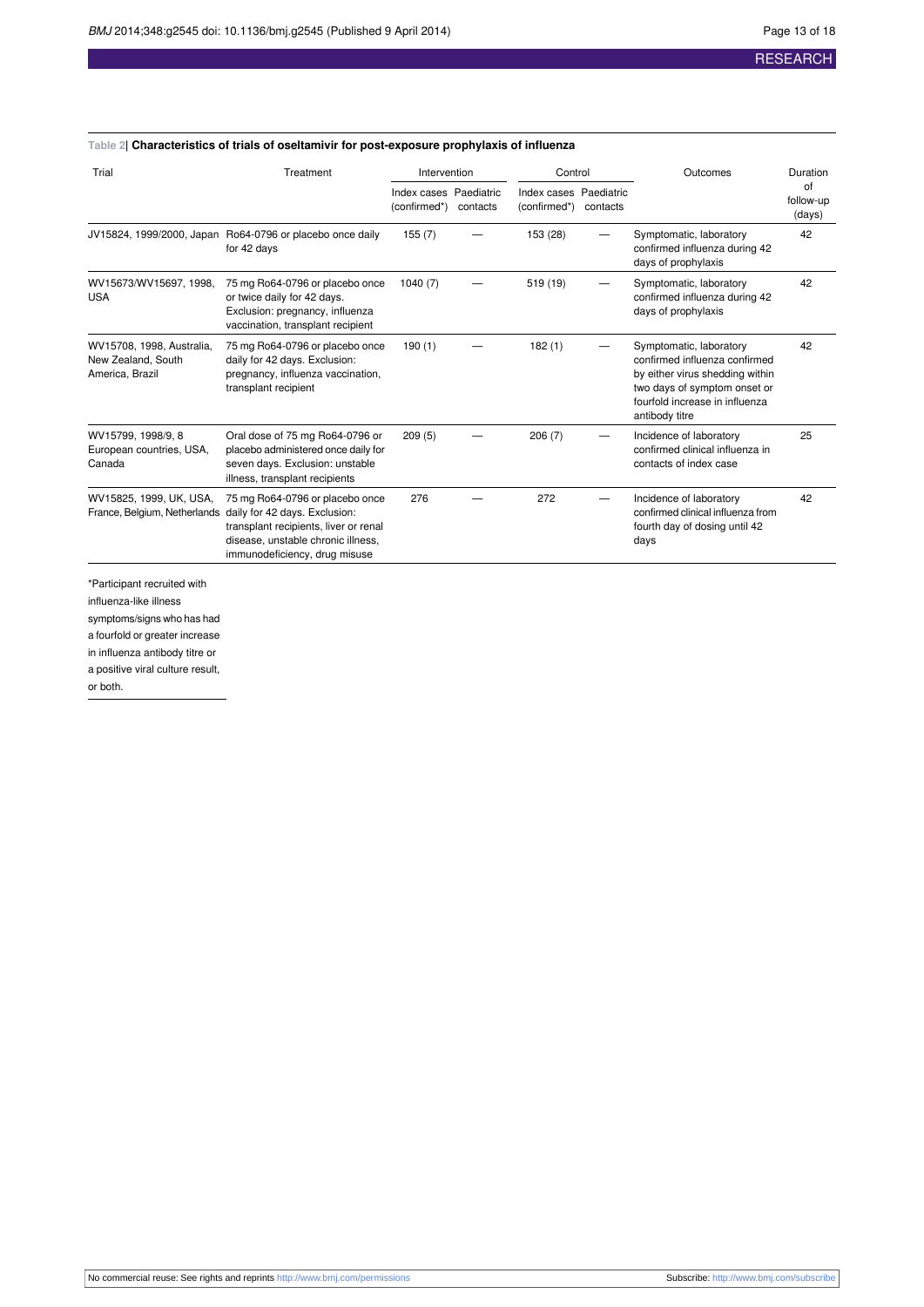# <span id="page-13-0"></span>**Table 3| Psychiatric adverse events in oseltamivir prophylaxis trials**

| <b>Event type</b> | No of events* $(\%)$                                 |           |           |  |  |  |  |  |  |
|-------------------|------------------------------------------------------|-----------|-----------|--|--|--|--|--|--|
|                   | Oseltamivir (n=2000) Placebo (n=1434) Total (n=3434) |           |           |  |  |  |  |  |  |
| Confusion         | 5(0.25)                                              | 1(0.07)   | 6(0.17)   |  |  |  |  |  |  |
| Depression        | 14 (0.7)                                             | 6(0.42)   | 20 (0.58) |  |  |  |  |  |  |
| Hallucinations    | 2(0.1)                                               | 0(0.00)   | 2(0.06)   |  |  |  |  |  |  |
| Anxiety           | 7(0.35)                                              | 8(0.56)   | 15 (0.44) |  |  |  |  |  |  |
| Psychosis         | 2(0.1)                                               | 1(0.07)   | 3(0.09)   |  |  |  |  |  |  |
| Schizophrenia     | 1(0.05)                                              | 0(0.00)   | 1(0.03)   |  |  |  |  |  |  |
| Bipolar disorder  | 0(0)                                                 | 1(0.07)   | 1(0.03)   |  |  |  |  |  |  |
| Sleeping disorder | 2(0.1)                                               | 0(0.00)   | 2(0.06)   |  |  |  |  |  |  |
| Aggression        | 1(0.05)                                              | 0(0.00)   | 1(0.03)   |  |  |  |  |  |  |
| Stress symptoms   | 3(0.15)                                              | 0(0.00)   | 3(0.09)   |  |  |  |  |  |  |
| Restlessness      | 1(0.05)                                              | 0(0.00)   | 1(0.03)   |  |  |  |  |  |  |
| Nervousness       | 1(0.05)                                              | 0(0.00)   | 1(0.03)   |  |  |  |  |  |  |
| Suicide ideation  | 1(0.05)                                              | 0(0.00)   | 1(0.03)   |  |  |  |  |  |  |
| Paranoia          | 1(0.05)                                              | 0(0.00)   | 1(0.03)   |  |  |  |  |  |  |
| Alcohol related   | 6(0.3)                                               | 2(0.14)   | 8(0.23)   |  |  |  |  |  |  |
| Total             | 47 (2.35)                                            | 19 (1.32) | 66 (1.92) |  |  |  |  |  |  |

\*47 events occurred in 44 patients in the oseltamivir arms.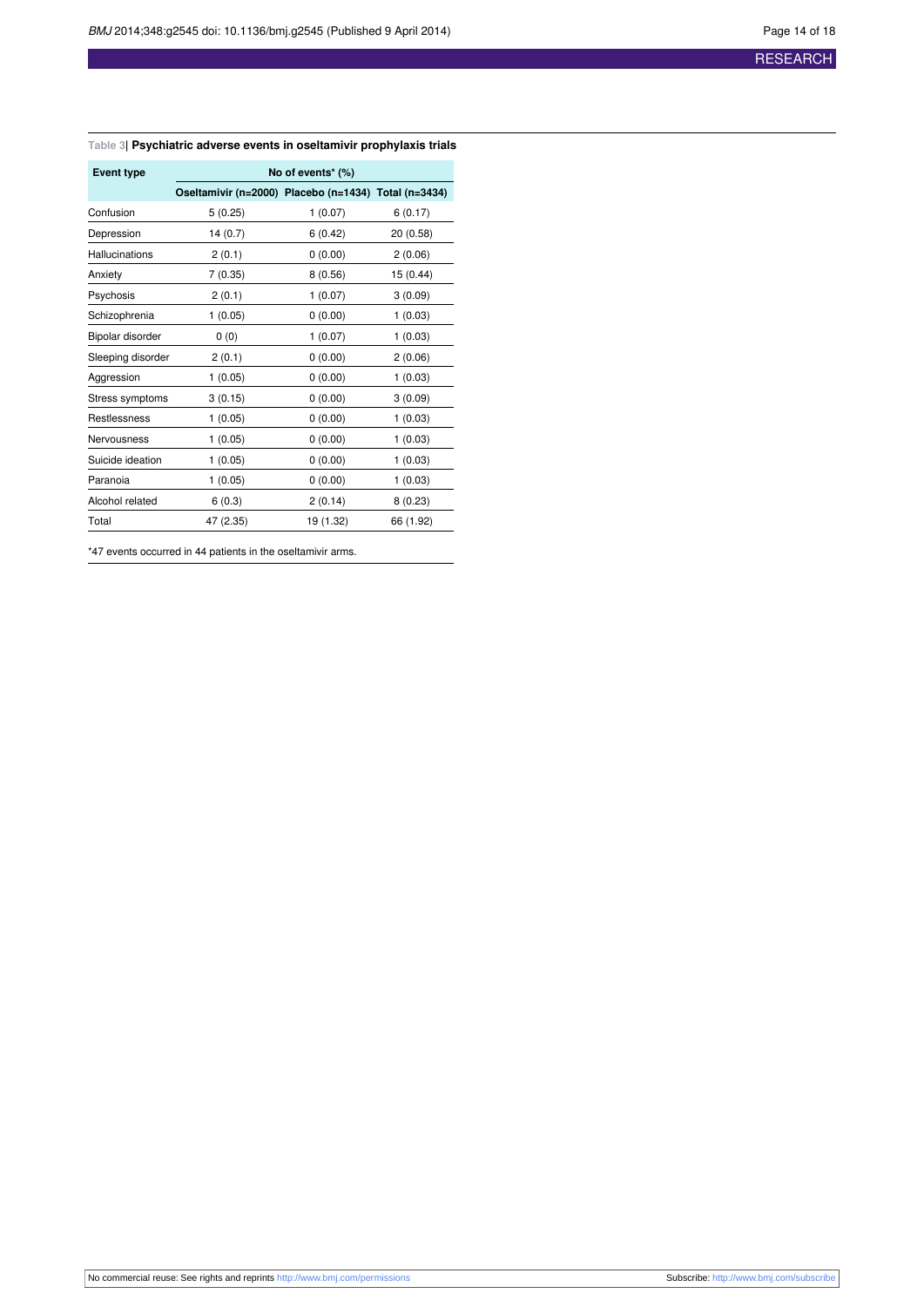# RESEARCH

| $\alpha$ and $\alpha$ $\beta$ obtaining versus placebo for treatment of imitualiza in nearing addits and children |                                 |                                                   |                         |                                    |                                   |                                                                      |  |  |  |  |  |
|-------------------------------------------------------------------------------------------------------------------|---------------------------------|---------------------------------------------------|-------------------------|------------------------------------|-----------------------------------|----------------------------------------------------------------------|--|--|--|--|--|
| <b>Outcomes</b>                                                                                                   |                                 | Illustrative comparative risks* (95% CI)          | <b>Relative effect:</b> | No of                              | <b>Risk difference</b>            | <b>NNTB or NNTH</b>                                                  |  |  |  |  |  |
|                                                                                                                   | <b>Study population</b><br>risk | Corresponding<br>intervention risk                | risk ratio (95% CI)     | participants<br>(No of<br>studies) | (%) (95% CI)                      | (95%CI)                                                              |  |  |  |  |  |
| <b>Adults</b>                                                                                                     |                                 |                                                   |                         |                                    |                                   |                                                                      |  |  |  |  |  |
| Time to first alleviation of<br>influenza-like illness<br>symptoms in adults (hours)                              |                                 | 16.76 hours lower (25.1 to<br>8.42 lower)         | NA                      | 3954 (8)                           | <b>NA</b>                         | <b>NA</b>                                                            |  |  |  |  |  |
| Complications:                                                                                                    |                                 |                                                   |                         |                                    |                                   |                                                                      |  |  |  |  |  |
| Investigator mediated<br>unverified pneumonia on<br>treatment                                                     | 22 per 1000                     | 12 per 1000 (7 to 20)                             | 0.55 (0.33 to 0.90)     | 4452 (8)                           | 1.00 (0.22 to 1.49)               | NNTB 100 (67 to 451)                                                 |  |  |  |  |  |
| Adverse events:                                                                                                   |                                 |                                                   |                         |                                    |                                   |                                                                      |  |  |  |  |  |
| Nausea (on-treatment)                                                                                             | 64 per 1000                     | 101 per 1000 (73 to 138)                          | 1.57 (1.14 to 2.15)     | 4452 (8)                           | $-3.66$ ( $-7.39$ to $-0.9$ )     | NNTH 28 (14 to 112)                                                  |  |  |  |  |  |
| Vomiting (on-treatment)                                                                                           | 32 per 1000                     | 77 per 1000 (56 to 108)                           | 2.43 (1.75 to 3.38)     | 4452 (8)                           | $-4.56$ ( $-7.58$ to<br>$-2.39$ ) | NNTH 22 (14 to 42)                                                   |  |  |  |  |  |
| Diarrhoea (on-treatment)                                                                                          | 71 per 1000                     | 47 per 1000 (32 to 69)                            | 0.67 (0.46 to 0.98)     | 4452 (8)                           | 2.33 (0.14 to 3.81)               | NNTB 43 (27 to 709)                                                  |  |  |  |  |  |
| Cardiac body system<br>(on-treatment)                                                                             | 13 per 1000                     | 7 per 1000 (3 to 13)                              | 0.49 (0.25 to 0.97)     | 3943 (6)                           | $0.68$ (0.04 to 1.0)              | NNTB 148 (101 to<br>2509)                                            |  |  |  |  |  |
| Psychiatric body system<br>(on-treatment)                                                                         | 7 per 1000                      | 7 per 1000 (3 to 15)                              | $0.93$ (0.43 to 2.03)   | 4426 (7)                           |                                   | 0.05 (-0.77 to 0.42) NNTB 1922 (NNTB 236<br>to $\infty$ to NNTH 131) |  |  |  |  |  |
| Headache (off-treatment)                                                                                          | 15 per 1000                     | 20 per 1000 (13 to 32)                            | 1.34 (0.83 to 2.15)     | 4368 (6)                           |                                   | $-0.25$ ( $-1.34$ to 0.42) NNTH 396 (75 to 241)                      |  |  |  |  |  |
| Children                                                                                                          |                                 |                                                   |                         |                                    |                                   |                                                                      |  |  |  |  |  |
| Time to first alleviation of<br>symptoms in children (hours)                                                      |                                 | 8.04 hours lower (33.34<br>lower to 17.26 higher) | NA                      | 1329 (3)                           | <b>NA</b>                         | NA                                                                   |  |  |  |  |  |
| Hospital admission in child<br>treatment (safety population)                                                      | 9 per 1000                      | 17 per 100 (6 to 46)                              | 1.92 (0.7 to 5.23)      | 1359 (3)                           |                                   | $-0.81$ ( $-3.72$ to 0.26) NNTH 124 (27 to 379)                      |  |  |  |  |  |
| Complications:                                                                                                    |                                 |                                                   |                         |                                    |                                   |                                                                      |  |  |  |  |  |
| Bronchitis in child treatment                                                                                     | 31 per 1000                     | 20 per 1000 (8 to 48)                             | 0.65 (0.27 to 1.55)     | 1359 (3)                           |                                   | 1.08 (-1.69 to 2.25) NNTB 93 (NNTB 45 to<br>$\infty$ to NNTH 59)     |  |  |  |  |  |
| Otitis media in child<br>treatment                                                                                | 163 per 1000                    | 130 per 1000 (101 to 166)                         | 0.8 (0.62 to 1.02)      | 1359 (3)                           |                                   | 3.26 (-0.33 to 6.18) NNTB 31 (NNTB 17 to<br>$\infty$ to NNTH 308)    |  |  |  |  |  |
| Pneumonia in child treatment                                                                                      | 37 per 1000                     | 39 per 1000 (23 to 68)                            | 1.06 (0.62 to 1.83)     | 1359 (3)                           |                                   | -0.22 (-3.07 to 1.41) NNTH 450 (NNTH 33 to<br>$\infty$ to NNTB 71)   |  |  |  |  |  |
| Adverse events:                                                                                                   |                                 |                                                   |                         |                                    |                                   |                                                                      |  |  |  |  |  |
| Diarrhoea in child treatment                                                                                      | 72 per 1000                     | 63 per 1000 (42 to 92)                            | 0.87 (0.58 to 1.28)     | 1358(3)                            |                                   | 0.93 (-2.01 to 3.02) NNTB 108 (NNTB 34 to<br>$\infty$ to NNTH 50)    |  |  |  |  |  |
| Vomiting in child treatment                                                                                       | 76 per 1000                     | 130 per 1000 (94 to 179) 1.7 (1.23 to 2.35)       |                         | 1358 (3)                           | $-5.34$ ( $-10.29$ to<br>$-1.75$  | NNTH 19 (10 to 57)                                                   |  |  |  |  |  |

### <span id="page-14-0"></span>**Table 4| Oseltamivir versus placebo for treatment of influenza in healthy adults and children**

NNTB=number needed to treat to benefit; NNTH=number needed to treat to harm; NA=not applicable..

\*To estimate treatment effects we first calculated risk ratios and used the average (mean) control event rate and pooled risk ratios reported in figures to calculate risk differences.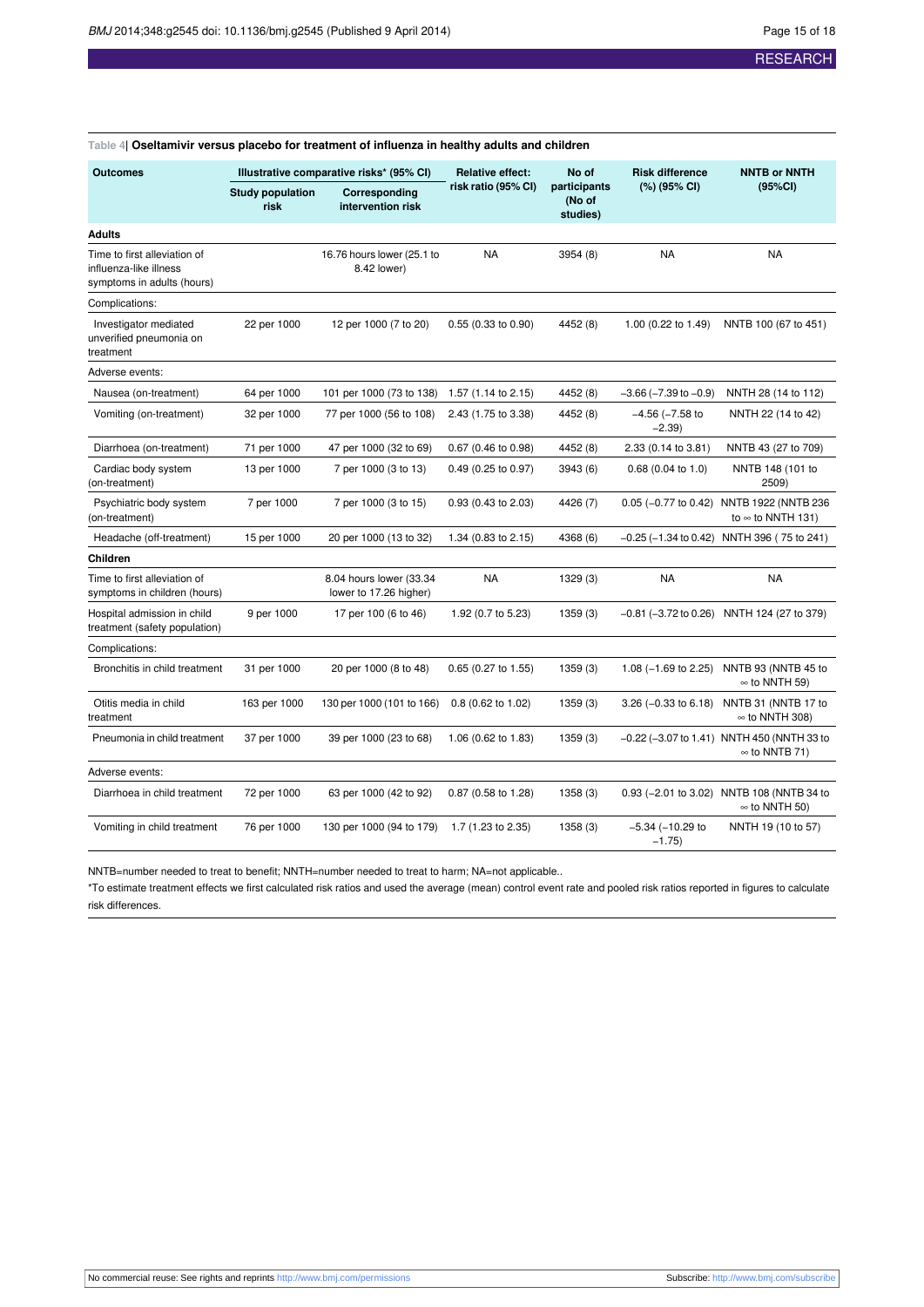# **RESEARCH**

| Outcomes in adults*                                                       |                                 | Illustrative comparative risks† (95% CI)    | Relative effect‡          | No of                              | Risk difference (%)               | NNTB or NNTH (95%                                                         |  |
|---------------------------------------------------------------------------|---------------------------------|---------------------------------------------|---------------------------|------------------------------------|-----------------------------------|---------------------------------------------------------------------------|--|
|                                                                           | <b>Study population</b><br>risk | Corresponding<br>intervention risk          | (95% CI)                  | participants<br>(No of<br>studies) | (95% CI)                          | CI                                                                        |  |
| Symptoms:                                                                 |                                 |                                             |                           |                                    |                                   |                                                                           |  |
| Symptomatic influenza in<br>prophylaxis of individuals                    | 55 per 1000                     | 25 per 1000 (17 to 37)                      | 25 per 1000 (17 to<br>37) | 2479 (3)                           | 3.05 (1.83 to 3.88)               | NNTB 33 (26 to 55)                                                        |  |
| Asymptomatic influenza in<br>prophylaxis of individuals                   | 33 per 1000                     | 26 per 1000 (16 to 41)                      | 0.78 (0.49 to 1.24)       | 2479 (3)                           | $0.72$ (-0.79 to 1.68)            | NNTB 139 (NNTB 60 to<br>$\infty$ to NNTH 127)                             |  |
| Symptomatic influenza in<br>household prophylaxis                         | 170 per 1000                    | 34 per 1000 (15 to 75)                      | $0.2$ (0.09 to 0.44)      | 405(1)                             | 13.6 (9.52 to 15.47)              | NNTB 7 (6 to 11)                                                          |  |
| Asymptomatic influenza in<br>household prophylaxis                        | 30 per 1000                     | 34 per 1000 (12 to 100) 1.14 (0.39 to 3.33) |                           | 405(1)                             |                                   | $-0.42$ ( $-6.99$ to 1.83) NNTH 239 (NNTH 15 to<br>$\infty$ to NNT 55)    |  |
| Complications:                                                            |                                 |                                             |                           |                                    |                                   |                                                                           |  |
| Admission to hospital (safety<br>population)                              | 16 per 1000                     | 18 per 1000 (11 to 31)                      | 1.14 (0.66 to 1.94)       | 3434(4)                            | $-0.22$ ( $-1.51$ to 0.55)        | NNTH 446 (NNTH 67 to<br>$\infty$ to NNTB 184)                             |  |
| Adverse events:                                                           |                                 |                                             |                           |                                    |                                   |                                                                           |  |
| Headache (on-treatment)                                                   | 175 per 1000                    | 207 per 1000 (184 to<br>233)                | 1.18 (1.05 to 1.33)       | 3434 (4)                           | $-3.15$ ( $-5.78$ to<br>$-0.88$   | NNTH 32 (18 to 115)                                                       |  |
| Nausea (on-treatment)                                                     | 43 per 1000                     | 85 per 1000 (52 to 138)                     | 1.96 (1.2 to 3.2)         | 3434(4)                            | $-4.15$ ( $-9.51$ to<br>$-0.86$   | NNTH 25 (11 to 116)                                                       |  |
| Vomiting (on-treatment)                                                   | 10 per 1000                     | 20 per 1000 (7 to 55)                       | 1.91 (0.7 to 5.22)        | 3434 (4)                           | $-0.95$ ( $-4.41$ to 0.31)        | NNTH 106 (NNTH 23 to<br>$\infty$ to NNTB 319)                             |  |
| Headache (off-treatment)                                                  | 37 per 1000                     | 33 per 1000 (23 to 46)                      | 0.88 (0.63 to 1.24)       | 3434(4)                            | $0.44$ (-0.89 to 1.37)            | NNTB 226 (NNTB 74 to<br>$\infty$ to NNTH 113)                             |  |
| Psychiatric body system<br>(on-treatment)                                 | 10 per 1000                     | 18 per 1000 (9 to 33)                       | 1.81 (0.97 to 3.37)       | 3434(4)                            | $-0.79$ ( $-2.31$ to 0.03)        | NNTH 127 (NNTH 44 to<br>$\approx$ to NNTB 3415)                           |  |
| Psychiatric body system (all<br>events on-treatment and<br>off-treatment) | 13 per 1000                     | 23 per 1000 (14 to 40)                      | 1.80 (1.05 to 3.08)       | 3434(4)                            | $-1.06$ ( $-2.76$ to<br>$-0.07$ ) | NNTH 94 (36 to 1538)                                                      |  |
| Renal body system<br>(on-treatment)                                       | 3 per 1000                      | 10 per 1000 (3 to 32)                       | 3.17 (0.96 to 10.49)      | 2479 (3)                           |                                   | $-0.67$ ( $-2.93$ to 0.01) NNTH 150 (NNTH 35 to<br>$\infty$ to NNTB 8109) |  |

<span id="page-15-0"></span>**Table 5| Oseltamivir versus placebo for prophylaxis of influenza in healthy adults and children**

NNTB=number needed to treat to benefit; NNTH=number needed to treat to harm.

\*There are no prophylaxis trials only in children.

†To estimate treatment effects we first calculated risk ratios and used the average (mean) control event rate and pooled risk ratios reported in figures to calculate risk differences.

‡Values are risk ratios unless stated otherwise.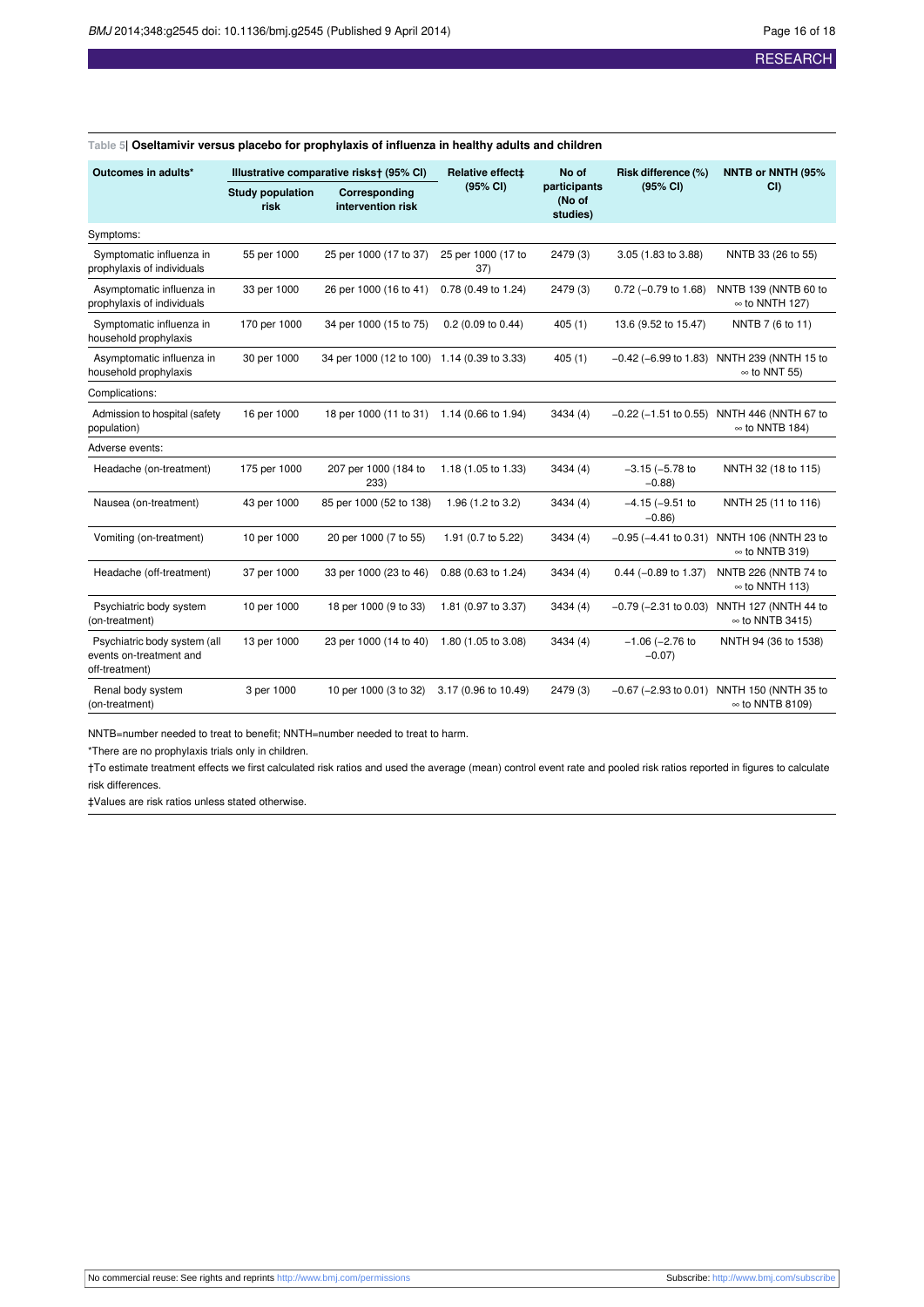# **Figures**

<span id="page-16-0"></span>

**Fig 1** Flowchart for inclusion of oseltamivir clinical study reports